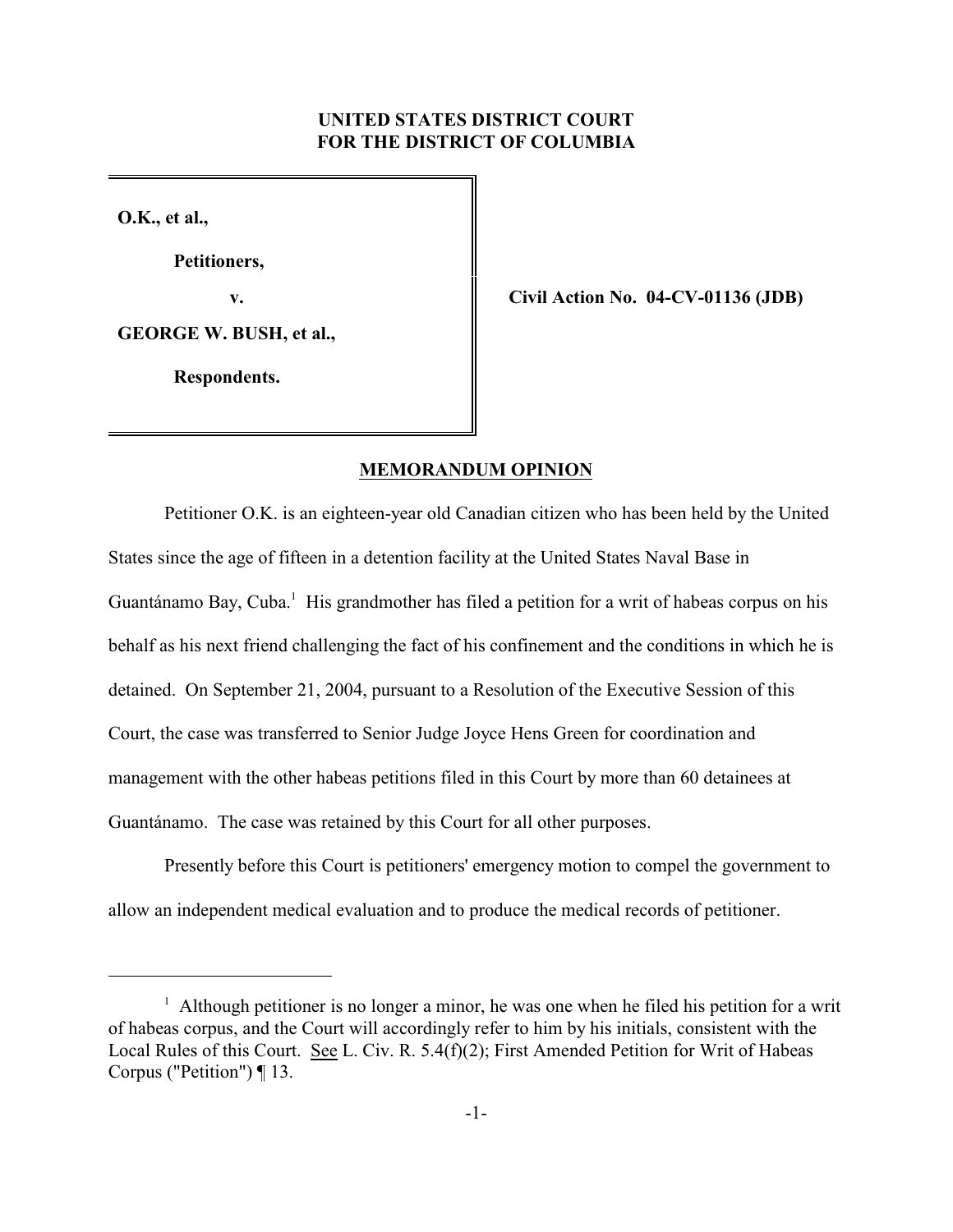Petitioners argue that he is in poor and deteriorating physical and mental health, and that the Court has the authority to issue an order under its inherent authority or the All Writs Act, 28 U.S.C. § 1651(a), to ensure that petitioner understands any charges that are filed against him and can participate meaningfully in his defense. The United States counters that the relief sought by petitioners would trespass on the separation of powers; that the Court lacks authority to issue such an order under the All Writs Act because an independent medical review or the production of medical information is not necessary to preserve the Court's jurisdiction; that the order is an inappropriate exercise of any authority the Court might be viewed to possess because no charges have been brought against petitioner, and accordingly there is no reason to undertake any inquiry into petitioner's mental competence; and that, in any event, petitioner has failed to establish that his medical or mental condition requires an independent medical evaluation.

For the reasons set out in this memorandum opinion, the Court finds no basis for the emergency relief sought by petitioners at this time. In arriving at this conclusion, the scope of analysis is limited. The Court does not find it necessary to address the bounds of its authority under the All Writs Act (or any other constitutional or statutory source), or the extent to which that authority may be cabined in the circumstances of this case by the separation of powers. In addition, petitioner is no longer a minor, and the relief sought by this motion is prospective, and therefore the Court need not decide at this time the extent to which, if at all, a detainee's status as a minor alters the rights of the detainee or the responsibilities of the United States in administering his detention. Finally, and most importantly, the Court does not directly address the merits of the challenges to the legality of petitioner's detention or the conditions of his confinement.

Instead, the Court's ruling is narrow, and pertains solely to the emergency request for an

-2-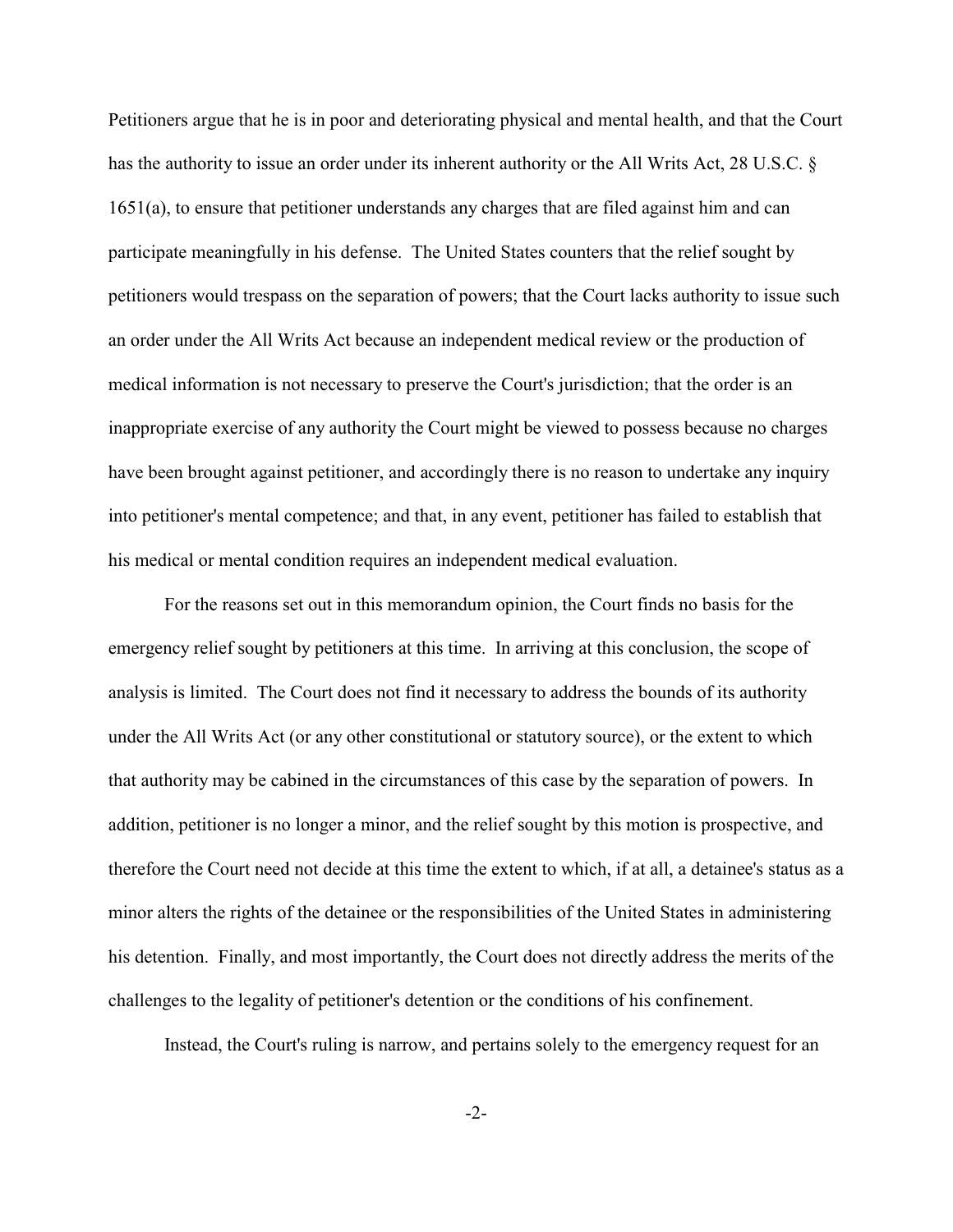independent medical evaluation and the release of medical records. As to that request, the Court concludes that petitioners have identified no legal proceeding for which there is a legal right to a determination of mental competency at this time. Even if there were such a proceeding, moreover, the Court concludes that petitioners have failed to produce evidence that calls into question petitioner's mental competency such that the relief sought would be appropriate. Finally, the Court rejects petitioners' request, untethered to any substantive claim of a violation of legal rights, that the Court should intercede in the decision-making of medical personnel at Guantánamo.

Accordingly, petitioners' emergency motion to compel the government to allow an independent medical evaluation and to produce medical records is denied.

### **BACKGROUND**

#### **A. Factual Background**

On September 11, 2001, the al Qaeda terrorist network used hijacked commercial airplanes to launch a vicious and coordinated attack on the United States. Approximately 3,000 people were killed in the terrorist attack. One week later, the Congress passed a resolution authorizing the President to "use all necessary and appropriate force against those nations, organizations, or persons he determines planned, authorized, committed, or aided the terrorist attacks." Authorization for Use of Military Force, Pub. L. 107-40, § 2, 115 Stat. 224. Pursuant to that authority, the President ordered United States Armed Forces to Afghanistan with the mission of subduing the al Qaeda network and the Taliban regime that supported it. In the course of that campaign, the United States and its allies captured a large number of individuals, many of them foreign nationals, and transported many to the United States Naval Base at Guantánamo Bay,

-3-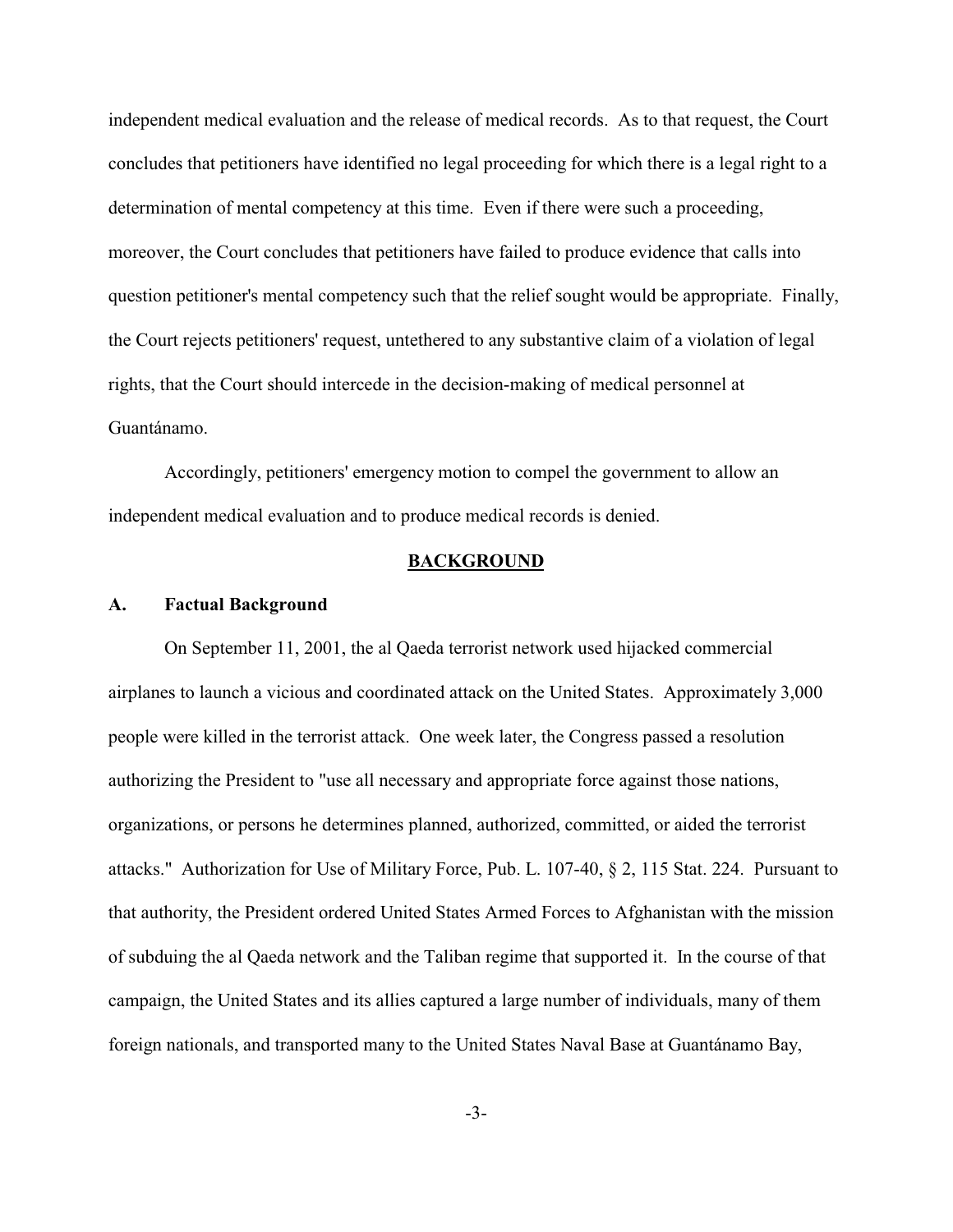Cuba ("Guantánamo") for detention. There are presently more than 500 alien detainees being held at Guantánamo. See Decl. of Dr. John S. Edmondson ("Edmondson Decl.") [1.

One of those detainees is the petitioner in this case, a now eighteen-year old citizen of Canada. In the wake of the Supreme Court's ruling in Rasul v. Bush, 124 S. Ct. 2686 (2004), he filed a petition for a writ of habeas corpus on his own behalf and through his grandmother as his "next friend" (collectively, petitioner and his grandmother are referred to herein as "petitioners").<sup>2</sup> The petition challenges the legality of petitioner's detention and the conditions of his confinement under the Constitution, several federal statutes and regulations, and international law.

Shortly after filing the habeas petition, petitioners filed an emergency motion asking this Court to instruct respondents<sup>3</sup> to allow an independent medical evaluation of petitioner at Guantánamo and to release his full medical records. The thrust of petitioners' argument as it has evolved is that this Court has an obligation to ensure petitioner's mental competency so that he can understand and participate in the defense of any charges that might be brought against him by military authorities. The motion also hints, at times, at a broader argument that the Court bears a more general duty to monitor the health and physical well-being of detainees at Guantánamo.

Attached to the motion is a series of newspaper articles and website print-outs that generally address the conditions at Guantánamo, but do not specifically discuss petitioner's situation (except for a single article that mentions his confinement but does not discuss his health

 $\frac{1}{2}$  The petition was later amended to clarify that it was being filed exclusively through his grandmother as his next friend, because petitioner "cannot secure access either to legal counsel or to the courts of the United States." Petition ¶ 4.

<sup>&</sup>lt;sup>3</sup> The respondents are listed as President George W. Bush, Secretary of Defense Donald Rumsfeld, Army Brigadier General Jay Hood, and Army Colonel Nelson J. Cannon, all sued in their official and individual capacities.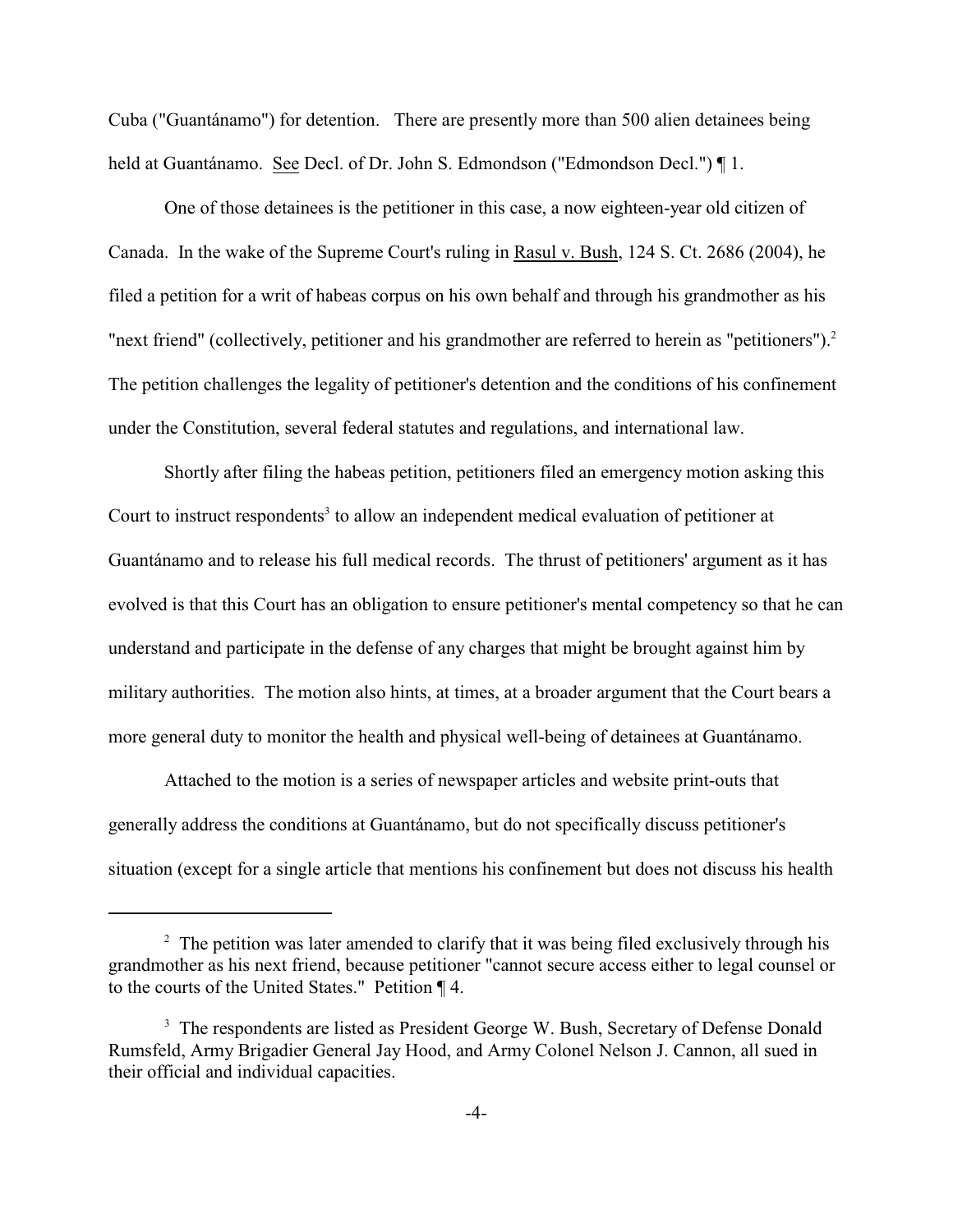or living conditions). Somewhat more helpful is an affidavit submitted by petitioner's grandmother that is attached as an exhibit to the habeas petition. From this affidavit, as well as several submissions by respondents, the Court can piece together the circumstances of petitioner's capture and his detention that are relevant to this emergency motion.

Petitioner is a Canadian citizen born in Ottawa on September 19, 1986. See Petition ¶¶ 3, 13; Aff. of Fatmah Elsamnah ("Elsamnah Aff.") ¶ 11. After living in Canada and Pakistan for portions of his childhood, he moved with his family to Kabul, Afghanistan in 1997. See Petition ¶ 13; Elsamnah Aff. ¶¶ 15-32. In July of 2002, petitioner was captured during a battle with American forces in Kabul. See Petition ¶ 13; Elsamnah Aff. ¶ 47. At least one American soldier died in the battle.<sup>4</sup> See Elsamnah Aff.  $\P$  46; Return at 11. At the time of his capture, petitioner was fifteen years of age and seriously injured, with shrapnel wounds to several parts of his body, including one to his left eye that has led to the loss of much of his vision in the eye. See Elsamnah Aff.  $\P$  46;

Petitioner was transported to Guantánamo in the late fall of 2002. See Petition ¶ 13; Letter from Dep. Ass't Att'y Gen. Thomas Lee to Senior Judge Joyce Hens Green, Sept. 3, 2004, at 2 n.1 ("Sept. 3 Lee Letter"); Resp'ts' Resp. Emergency Mot. Compel ("Resp."), Ex. A (Healthcare Services Evaluation). He was sixteen years old when he arrived at Guantánamo. See Sept. 3 Lee Letter at 2 n.1. The petition for a writ of habeas corpus represents that petitioner has since been held "virtually *incommunicado*" at Guantánamo, "separated from his mother and other family members, and without access to counsel." Pet'rs' Memo. Supp. Emergency Mot. ("Pet. Mem.") at

 $\frac{4}{1}$  In fact, respondents state that petitioner has "admitted he threw a grenade which killed a U.S. soldier during the battle in which the detainee was captured." Resp. Factual Return ("Return") at 11.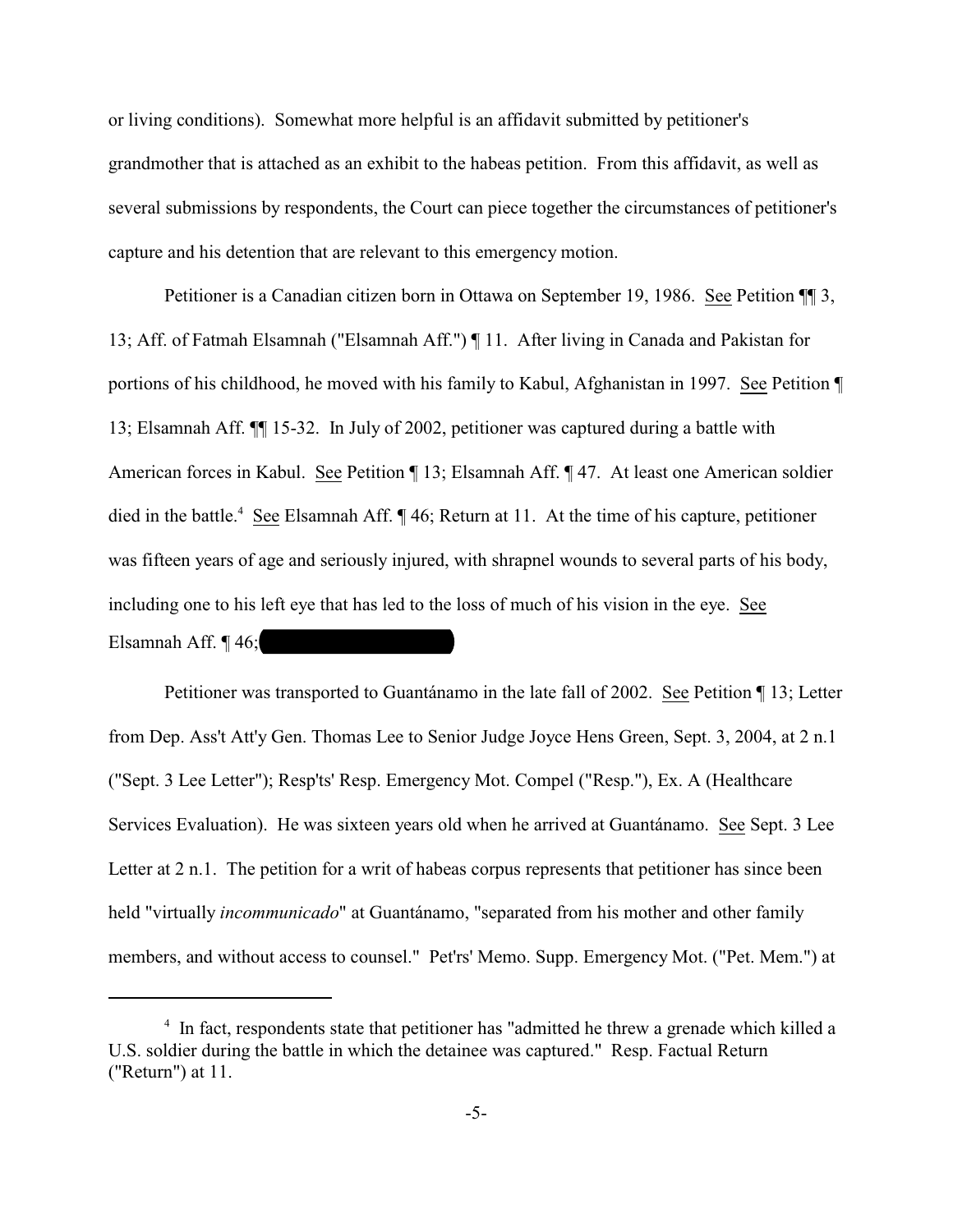4. He is now eighteen years of age, and is still detained at Guantánamo at this time.

Petitioner has been housed in general population since he arrived at Guantánamo. See Sept. 3 Lee Letter at 2 n.1; Elsamnah Aff. ¶ 49. According to newspaper accounts, each detainee in general population lives in a separate cell that is 6 feet 8 inches by 8 feet and, as a general rule, is allowed out of the cell three times a week for 20 minutes of solitary exercise, followed by a 5 minute shower. See Pet. Mem., Ex. C (Ted Conover, In the Land of Guantanamo, N.Y. Times Magazine, June 29, 2003 ("New York Times Article")) at 3. There is a separate detention facility at Guantánamo called Camp Iguana, reserved for detainees under the age of sixteen, that is modified to meet the needs of juveniles. See Sept. 3 Lee Letter at 1. Detainees at Camp Iguana participate in group counseling and meet with specialists to address their behavioral and educational needs. They are also provided with an opportunity to learn mathematics and improve their literacy, as well as participate in physical exercise. See id. at 1-2; New York Times Article at 1-2. Petitioner has never been housed at Camp Iguana. The respondents explain that this is because he did not arrive at Guantánamo until after his sixteenth birthday. See Sept. 3 Lee Letter at 2 n.1. $5$ 

According to a declaration submitted by Dr. John S. Edmondson, a Captain in the United States Navy who oversees the hospital that provides medical care to the detainees at Guantánamo, all detainees arriving at Guantánamo are given a complete physical examination upon arrival, and continue to receive medical attention throughout their detention. See Edmondson Decl. ¶¶ 5-6. A

 $5$  The respondents state that there were only three detainees known to be younger than sixteen who were detained at Guantánamo, although they were all released to their home countries in January 2004. See id. at 1. As of September 3, 2004, there were only two detainees other than petitioner who were believed to be older than sixteen but younger than eighteen. See id. at 2 n.1. Petitioner is now eighteen years old.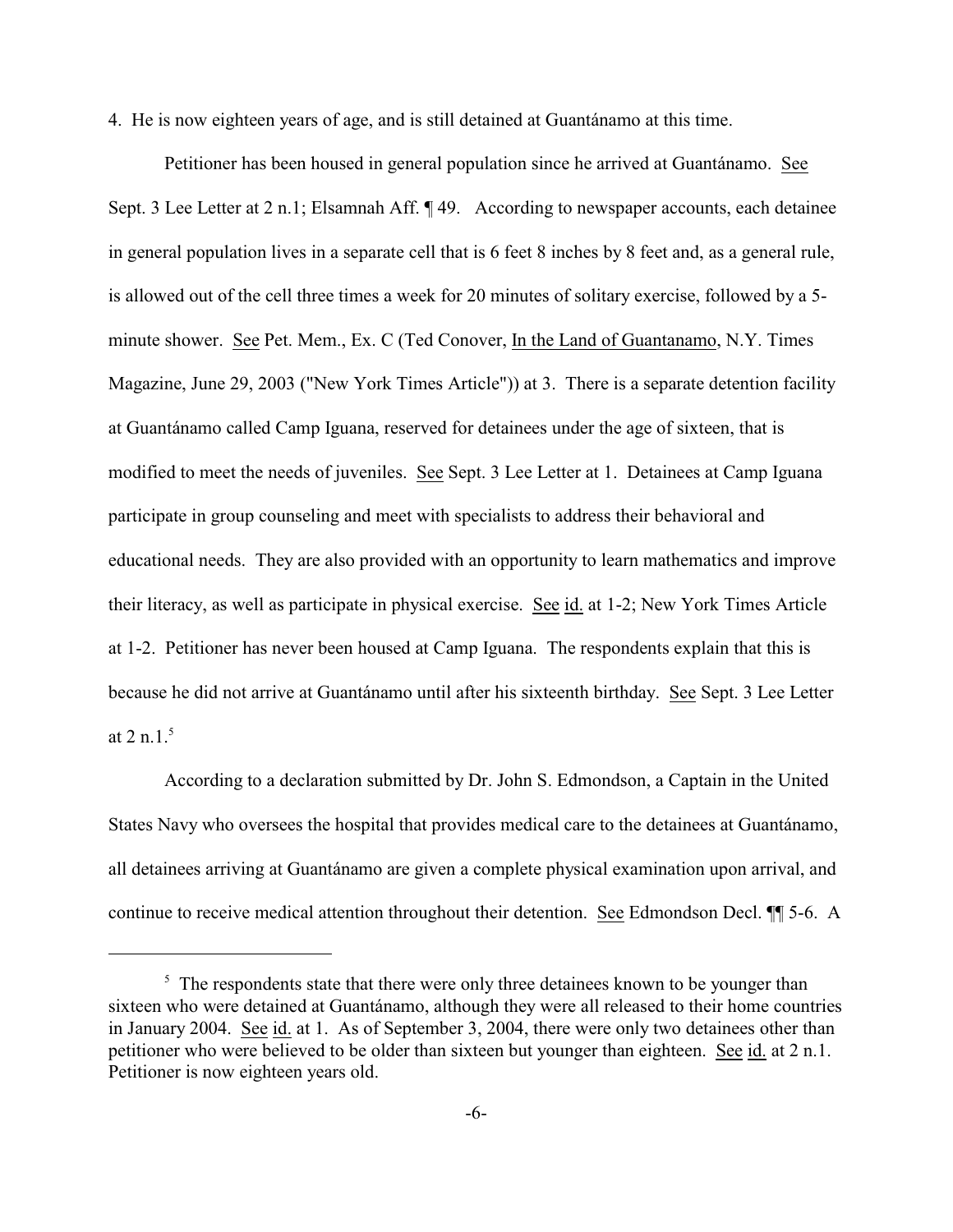detainee can obtain medical care at any time by making a request to a guard or to medical personnel who make rounds on the cellblocks every other day. See id. ¶ 5. From January 2002 to December 2003, the hospital staff conducted over 30,000 outpatient visits. See id.

The detention hospital has eighteen beds and a medical staff of seventy, as well as a twenty-one member behavioral health services staff. See id.  $\P$  3-4. For medical procedures beyond the means of the detention hospital, Dr. Edmondson says that detainees are transferred to the Naval Base Hospital at Guantánamo, and specialists are occasionally flown in to provide care to detainees when the care even at the Naval Base Hospital is insufficient. See id. ¶ 6. Dr. Edmondson reports that detainees at Guantánamo have been treated for a variety of medical conditions, among them hepatitis, diabetes, tuberculosis, malaria, and malnutrition. See id. ¶ 7. The medical staff has provided prescription drugs as well as prescription eyeglasses and prosthetic limbs. See id. ¶ 7. Since January 2002, the staff has performed over 160 surgical procedures on detainees, ranging from the removal of an appendix to coronary artery stent replacement. See id.  $\P$  9.

Finally, in a portion of the declaration filed under seal for reasons of privacy,<sup>6</sup> Dr. Edmondson states that he has reviewed the medical records of petitioner, and concludes that



Edmondson also emphasizes that at "no time was [petitioner] denied medical care as a

<sup>&</sup>lt;sup>6</sup> Consistent with those personal privacy concerns of petitioner, references to petitioner's specific medical or mental history, treatment and assessment as drawn from respondents' submission have been redacted from this opinion.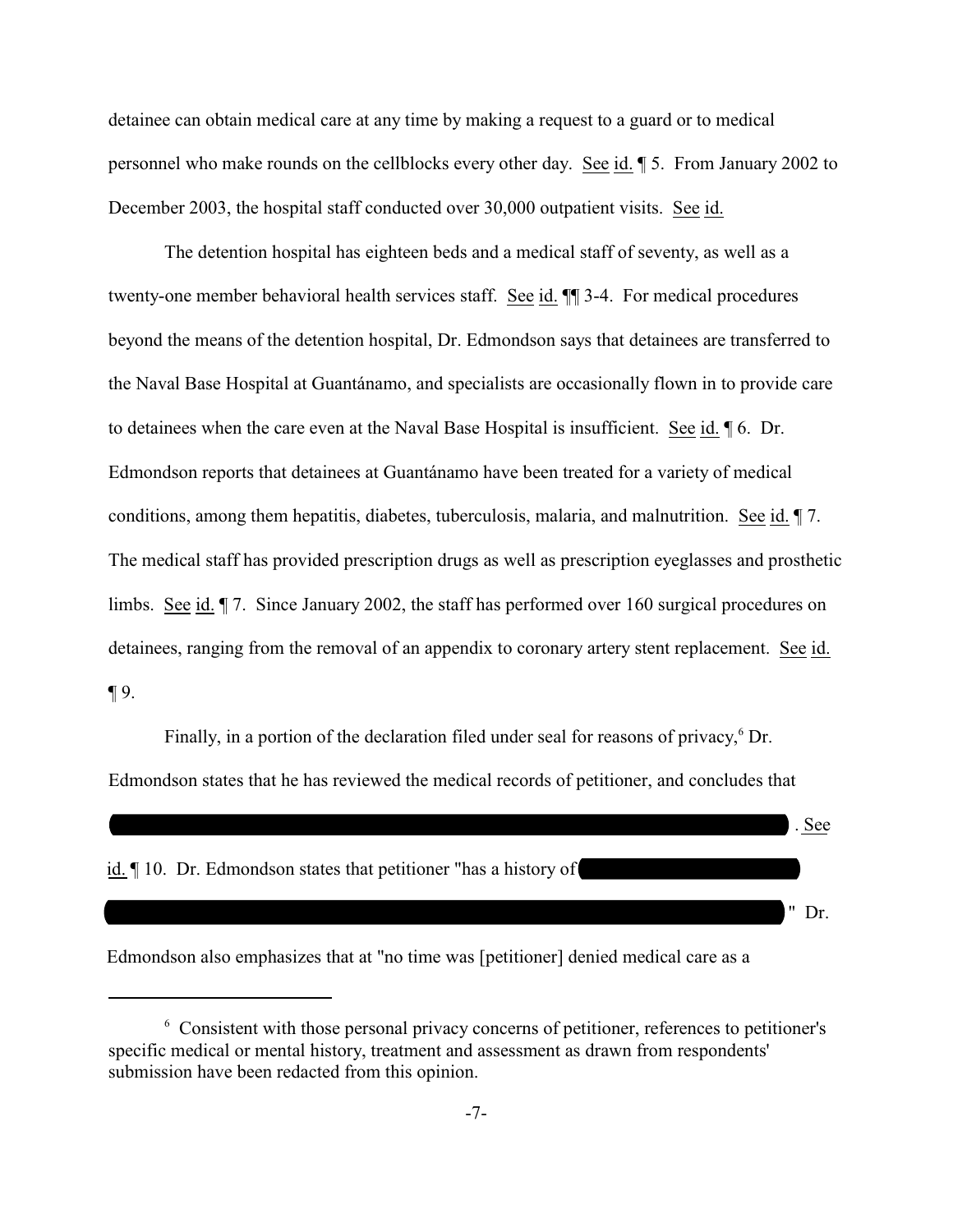consequence of not cooperating in interrogations." Id. Along with Dr. Edmondson's declaration, the respondents submitted under seal a "Healthcare Services Evaluation" that summarizes the treatment of petitioner for his battle wounds and several minor medical problems, and concludes that he has  $\blacksquare$ 

\_\_\_\_\_\_\_\_\_\_\_\_\_\_\_\_\_\_ . Healthcare Services Evaluation at 1-2. The Healthcare Services Evaluation notes that petitioner "has been followed by Behavioral Health Services for a diagnosis of dutis "currently not being followed by BHS." Id. at 2.

Petitioners do not submit any evidence specifically refuting Dr. Edmondson's account of

the medical facilities at Guantánamo.<sup>7</sup> Nevertheless, they express concern about the actual nature

of the medical care that has been given to petitioner and his current physical and mental

condition. Petitioner's grandmother states in an affidavit that petitioner's older brother

Abdurahman, who was detained in Guantánamo for several months, was able to talk to petitioner:

I am advised that Abdurahman never saw [petitioner]. However, they did speak one time through a fence. [Petitioner] expressed concerns over his health and the fact that, without medical attention, he would completely lose the sight in his left eye.

Elsamnah Aff. ¶¶ 33-36, 46, 48. The affidavit does not explain how petitioner's grandmother came to be aware of this conversation, and it does not provide any more information about petitioner's concerns. Petitioners allege that petitioner's grandmother has "received several

 $\frac{1}{1}$  In fact, the newspaper articles submitted by petitioners tend to confirm Dr. Edmondson's account. See, e.g., Pet. Mem., Ex. F at 1 (Charlie Savage, Guantanamo's 'Child Soldiers' in Limbo, November 16, 2003, at 2) ("At an on-site hospital, doctors give the detainees regular health and dental checkups."); New York Times Article at 3 ("The average prisoner, I am told, has gained 13 pounds since arriving at Guantanamo.").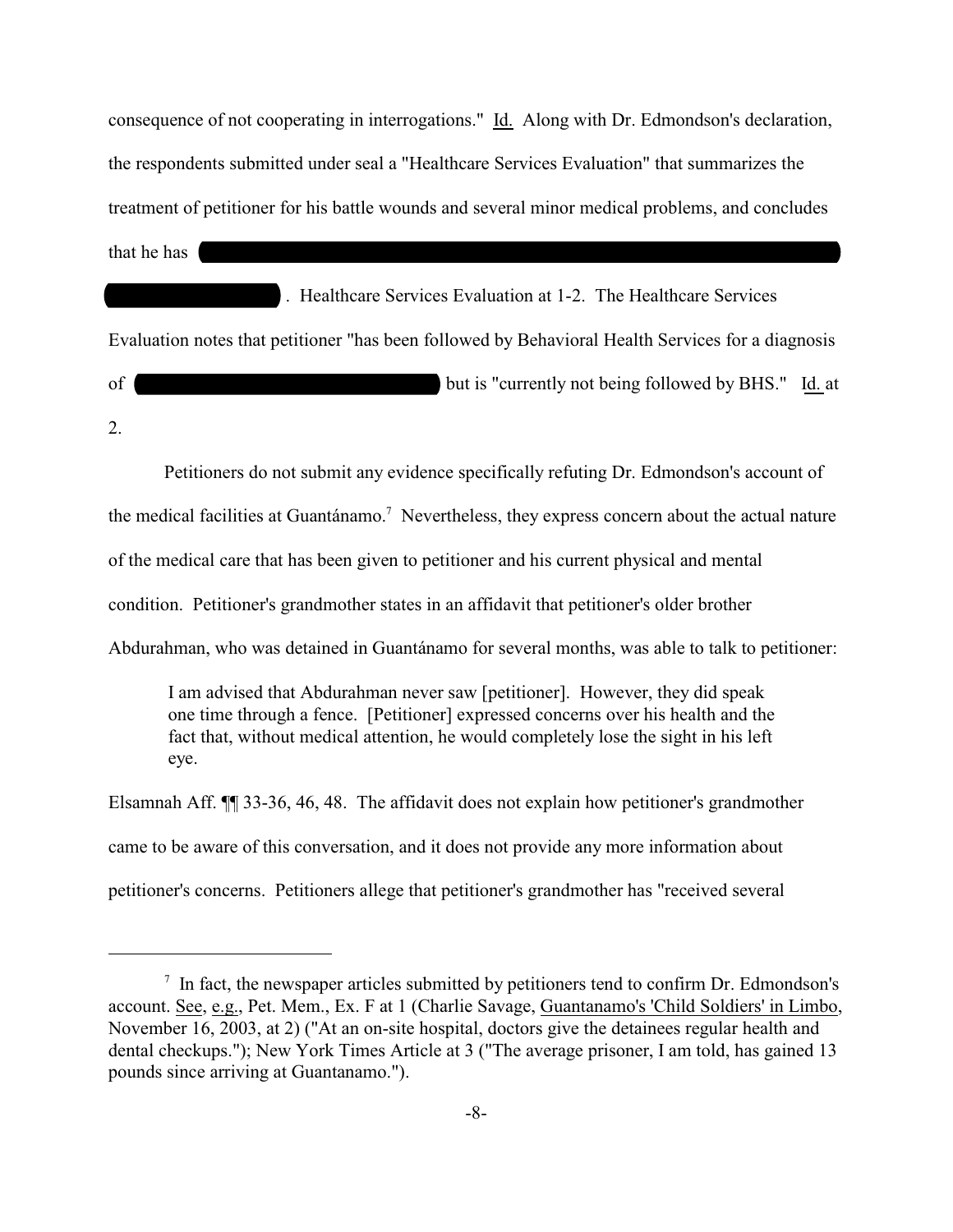messages from petitioner expressing concern over his detention," although neither the messages, nor any description of the messages, is in the record. See Petition ¶ 4.

Beyond these statements, petitioners rely on three kinds of information in support of their emergency motion. First, they direct the Court to newspaper articles and reports from international organizations expressing concern about the rising number of suicide attempts by detainees and, more generally, the allegedly deteriorating state of the mental health of many of the detainees in the face of indefinite confinement and extended isolation. See Pet. Mem. at 4-6. The articles submitted by petitioners also include some accounts by ex-detainees of the use of torture in the interrogation of detainees at Guantánamo, and reports that the Defense Department has authorized the use of attack dogs and "stress and duress" techniques in the interrogation of detainees. None of these accounts discuss petitioner or his physical or mental condition. Petitioners do not submit as evidence sworn affidavits from any the ex-detainees.

Second, petitioner submits two declarations of Dr. Eric Trupin, a professor of psychiatry and behavioral sciences at the University of Washington School of Medicine. In the first, Dr. Trupin concludes on the basis of what is known about petitioner's age, background and conditions of his confinement that his detention at Guantánamo places him "at significant risk for future psychiatric deterioration." Pet. Mem., Ex. E (Aug. 5, 2004, Decl. of Eric W. Trupin, Ph.D. ("Trupin Decl.")) ¶ 17. Dr. Trupin notes that he has not been allowed to meet or talk with petitioner, and therefore acknowledges that he cannot base his conclusions on a personal examination of petitioner. Id. ¶ 21. In the second declaration, Dr. Trupin states that the Edmondson Declaration and the Healthcare Services Evaluation filed by respondents do "not meet minimal standards in addressing" petitioner's psychological health, and "[n]ever in my thirty years

-9-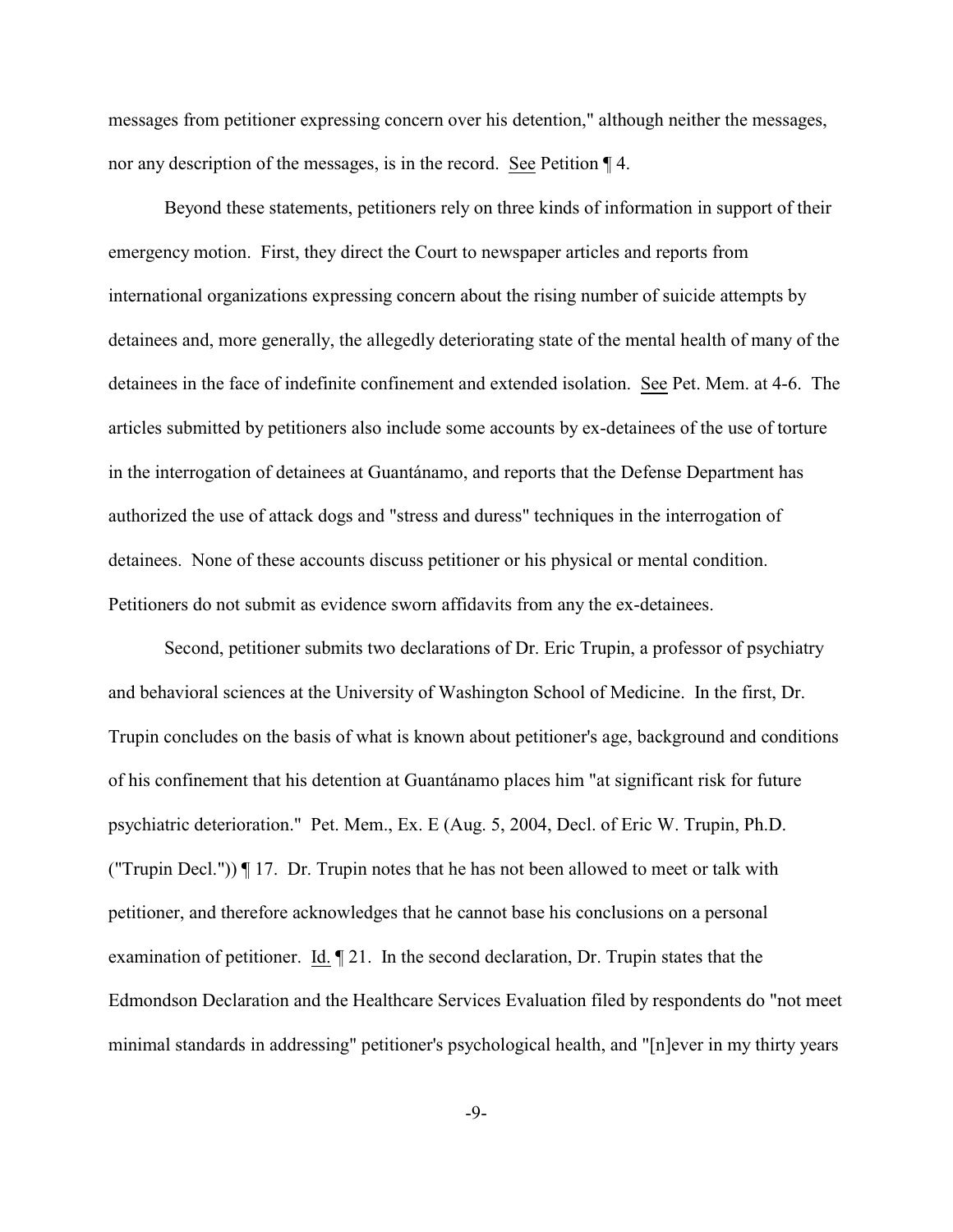of clinical experience have I encountered an adolescent who has sustained this level of injury and changes in the circumstances of his functioning who has not displayed more serious forms of psychiatric and cognitive impairments." Pet. Reply Mem. Supp. Emergency Relief ("Pet. Reply Mem."), Ex. A (Aug. 23, 2004 Decl. of Eric W. Trupin, Ph.D. ("Trupin Reply Decl.")) ¶¶ 5, 9.

Finally, petitioners cite to a website containing a report written by three British citizens who were released from Guantánamo in March 2004. Pet. Mem. at 4-5 (citing http://www.ccrny.org/v2/reports/report.asp?ObjID=4bUT8M23lk&Content=424 ("Report of British Detainees")). The report alleges a range of abuses at Guantánamo, and describes the treatment of certain detainees in particular, including petitioner. The authors claim that in the time that they were at Guantánamo, petitioner was in constant pain, and yet doctors denied him medical care on numerous occasions because he had refused to cooperate with interrogators. They relate one instance where petitioner was allegedly on the floor in isolation badly ill. When the guards called the medics, "they said they couldn't see [petitioner] because the interrogators had refused to let them." Report of British Detainees ¶ 298. The authors of the report do not swear to the truth of the allegations contained therein, and neither the report nor any other materials from these individuals has been submitted as evidence in this case.

On September 7, 2004, a military Combatant Status Review Tribunal ("CSRT") concluded that petitioner is "properly classified as an enemy combatant and is a member of, or affiliated with al-Qaida."<sup>8</sup> Return at 7-8. The documents filed by respondents in this Court

<sup>&</sup>lt;sup>8</sup> Among the documents from the CSRT proceedings is a "Summary of Evidence" stating that "the United States Government had previously determined that the detainee is an enemy combatant" on the basis of "information possessed by the United States that indicates that he is a member of al Qaida and participated in military operations against U.S. forces," including that: petitioner "admitted he threw a grenade which killed a U.S. soldier"; "attended an al Qaida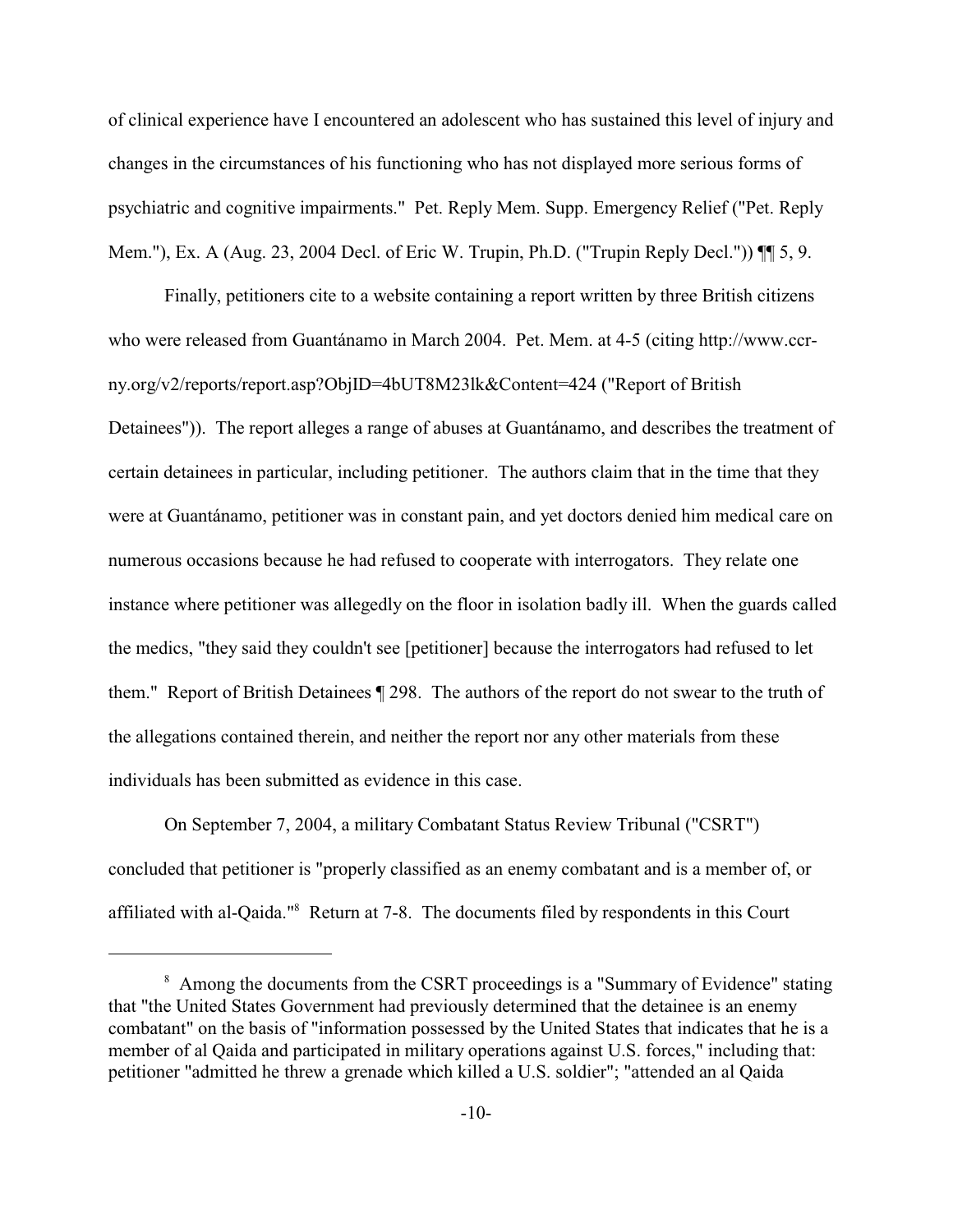regarding the CSRT proceedings state that the CSRT unanimously determined that petitioner "was medically and physically capable of participating in the proceeding" and "understood the tribunal proceeding."<sup>9</sup> Id. at 7-9. On September 10, 2004, the Legal Advisor to the CSRTs concluded that the proceedings and decision of the Tribunal were "legally sufficient and no corrective action is required" and recommended "that the decision of the Tribunal be approved and the case be considered final." Id. at 2-3.

### **B. Procedural History**

Petitioner filed a petition for a writ of habeas corpus on July 2, 2004. He then filed this emergency motion on August 10, 2004, and an amended petition for a writ of habeas corpus on August 17, 2004.<sup>10</sup> Respondents filed their response to the emergency motion on August 18, 2004, to which they attached the affidavit of Dr. Edmondson and the Healthcare Services Evaluation discussed above. On September 1, 2004, and again in a clarifying order on September 14, 2004, this Court required respondents to provide a factual basis for petitioner's detention. On September 15, 2004, respondents submitted materials pertaining to petitioner's CSRT proceedings, some of which are summarized above.

That same day, the Executive Session of this Court issued a Resolution observing that "a

training camp where he received weapons training"; "admitted to working as a translator for al Qaida"; "conducted a surveillance mission . . . to collect information on U.S. convoy movements"; and "planted 10 mines against U.S. forces in . . . a choke point where U.S. convoys would travel." Id. at 11.

<sup>&</sup>lt;sup>9</sup> The documents also state that petitioner "chose not to participate in the Tribunal process."  $\underline{Id}$  at 8-9.

 $10$  The amended petition is styled not only as a petition for a writ of habeas corpus, but also as a "Complaint for Declaratory and Injunctive Relief."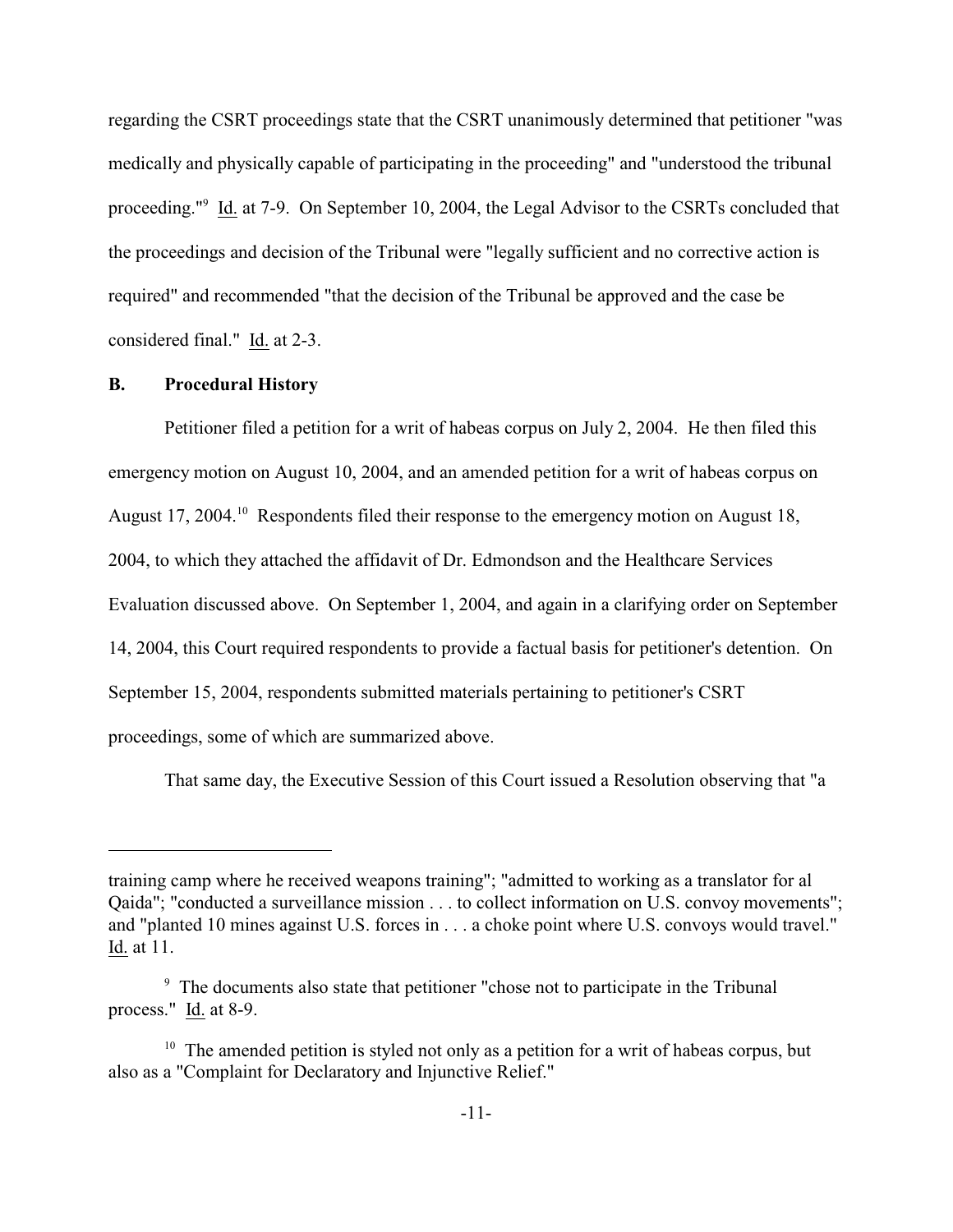significant number of cases pertaining to more than 60 individual detainees at Guantánamo Bay are already pending with this Court," and instructing that all of these cases "be transferred by the judge to whom they are assigned, pursuant to LCvR 40.6(a) and 40.5(e), to Senior Judge Joyce Hens Green for coordination and management." Sept. 15, 2004 Resolution at 1-2. The Resolution states that the "transferring Judge will retain the case for all other purposes." Id. at 2.

Accordingly, on September 21, 2004, this Court issued an order transferring this case to Senior Judge Green for coordination and management. Senior Judge Green has since issued a scheduling order for the filing of a response by the United States to show cause why the writs of habeas corpus should not be granted. Consistent with this order, the United States filed a global motion to dismiss the habeas petitions of petitioner and all other Guantánamo petitioners. Responsive papers are due from the various petitioners on November 5, 2004.

Pursuant to the Resolution, this Court in its transfer order retained the case "for all other purposes" not related to coordination and management. One of those purposes is the resolution of the present emergency motion to compel the government to allow an independent medical evaluation and to produce medical records. The motion has now been fully briefed by the parties.

### **ANALYSIS**

It is important at the outset to understand the exact nature of this emergency motion. Petitioners are not claiming that they require an emergency order to redress some ongoing violation of petitioner's rights that cannot await later resolution through these proceedings. So, for example, petitioners are not arguing that petitioner needs an independent medical evaluation because, without it, there will be a continuing violation of the Geneva Convention (claim seven of the petition) or the Army's torture regulations (claim ten), that will cause him irreparable harm and

-12-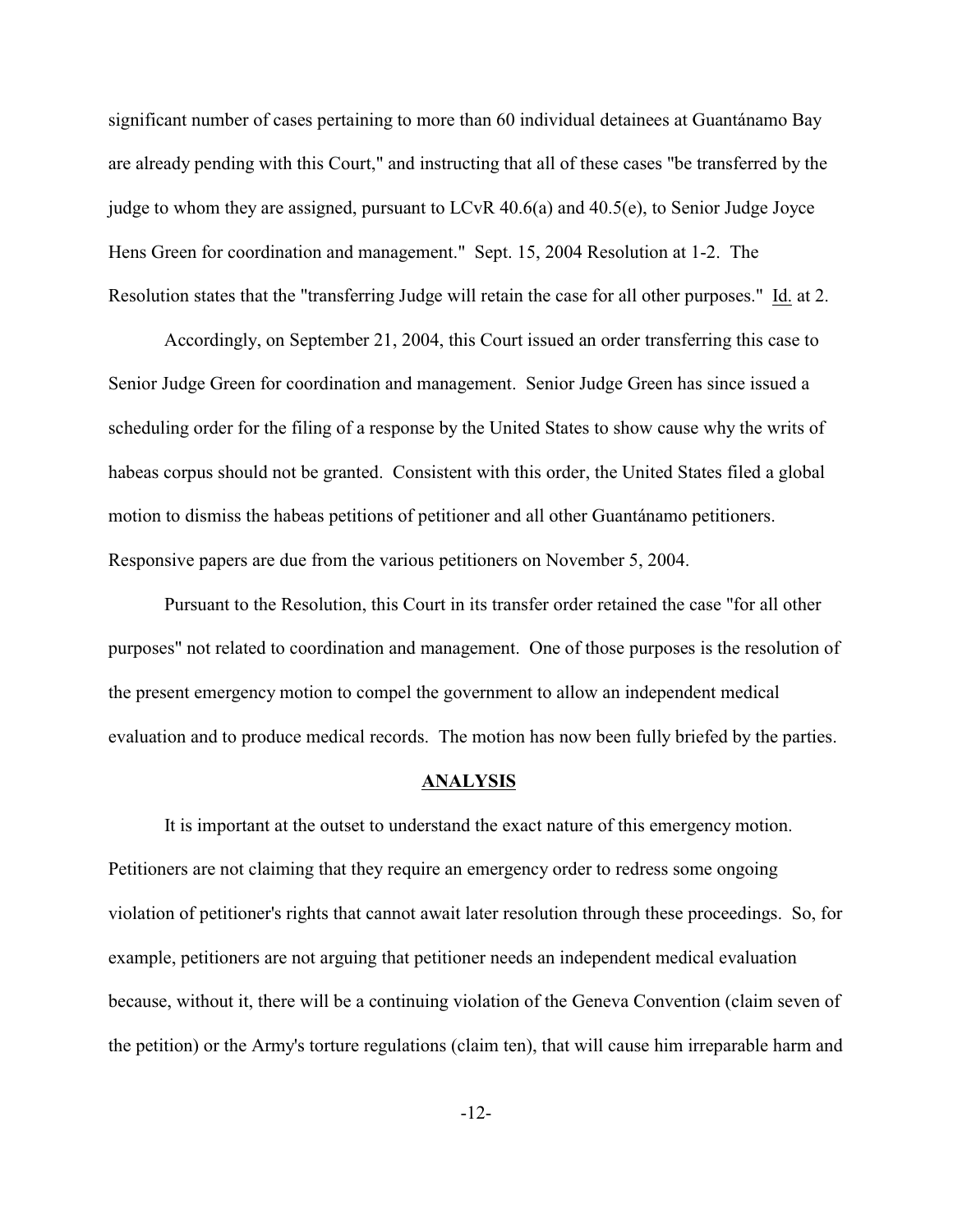therefore must be resolved now.<sup>11</sup> Such a request, which would be in the nature of a motion for a preliminary injunction, is not the motion filed here.

Likewise, petitioner is not seeking discovery on his substantive claims. That is, he is not asking for an emergency independent medical examination or the production of medical records because that evidence is relevant to the legal allegations that he makes in his habeas petition. Indeed, petitioner would not be able to obtain the relief sought on that basis, because no discovery has yet been permitted in this habeas case.

Instead, petitioner asks for emergency relief on a narrower ground. He seeks an emergency independent medical examination and the production of medical records because such relief allegedly is necessary to ensure his ability "to understand the charges against him (if and when they are actually stated by the Government), and his ability to participate meaningfully in his defense." Pet. Mem. at 11; see also, e.g., Pet. Reply Mem. at 5 ("Petitioner's legal competency has been thrown into question."). That, then, is the core issue presented for decision in petitioners' emergency motion: whether it is appropriate for the Court at this time to order an independent medical examination and the production of medical records to ensure that petitioner is mentally competent to participate in his defense in some future, anticipated (but not yet scheduled) proceeding.

Respondents argue that the Court has no authority to issue such an order. They maintain that the order would offend the constitutional doctrine of the separation of powers by injecting the judiciary into military decision-making about the war-time provision of medical care to enemy

 $11$  Indeed, although petitioners raise fifteen different claims for relief in their petition, they appeal to none of them as bases for the emergency relief presently sought.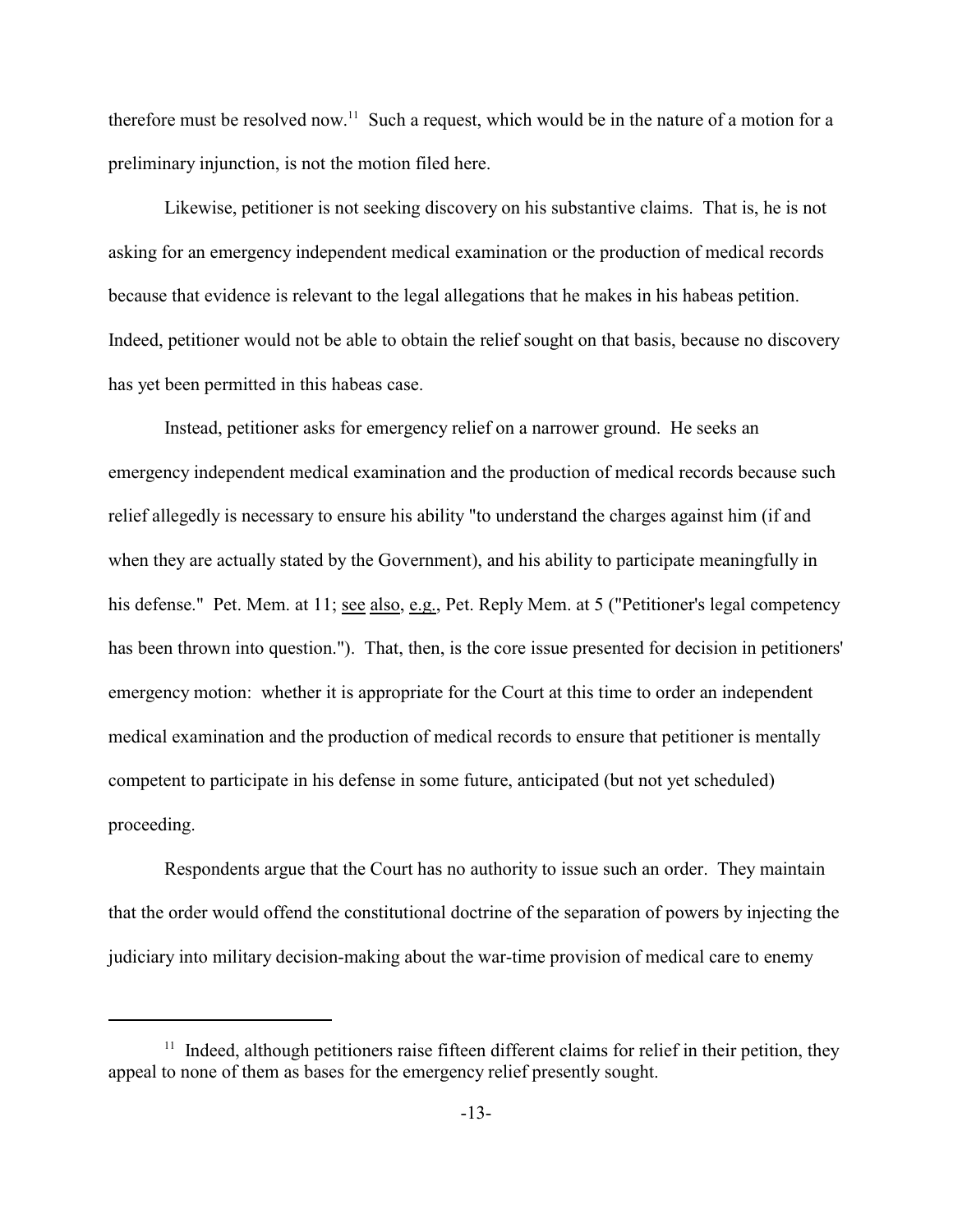combatant detainees, and that the Court in any event lacks authority to issue the order under the All Writs Act, which they read as circumscribing the Court's authority to award injunctive relief to those orders that are "necessary to protect its jurisdiction." Resp. at 6-9. Petitioners reply that any argument that the relief they seek is foreclosed by the separation of powers does not survive Rasul v. Bush, 124 S. Ct. 2586 (2004), where they say the Supreme Court rejected similar arguments that the Court's habeas authority would interfere with the executive's conduct of the war against al Qaeda. See Pet. Reply Mem. at 2-3. Petitioners also maintain that the Court's authority to issue orders under the All Writs Act is expansive, and even if it were not, the Court would have the power to issue the order requested here pursuant to its inherent judicial and habeas powers. See id. at 4-6.

It is not necessary for this Court to address the contours of its authority to issue the relief sought by petitioners. For, even assuming there is authority to provide such relief, this Court concludes that it would be inappropriate to exercise that authority in this instance.

## **I. The Right to a Mental Competence Determination**

As discussed above, petitioners' emergency motion as it has evolved is premised on the argument that an independent medical examination and the release of medical records is necessary to ensure petitioner's ability to understand any charges that are brought against him by the United States and to participate meaningfully in his own defense. See Pet. Mem. at 11. This argument, however, immediately runs into a problem: As petitioners must admit, no criminal charges have been brought against petitioner at this time. See id. Petitioners do not even claim that there is reason to believe that charges will be brought at any point in the foreseeable future.

Thus, petitioners are asking this Court to intercede -- before any criminal charges have

-14-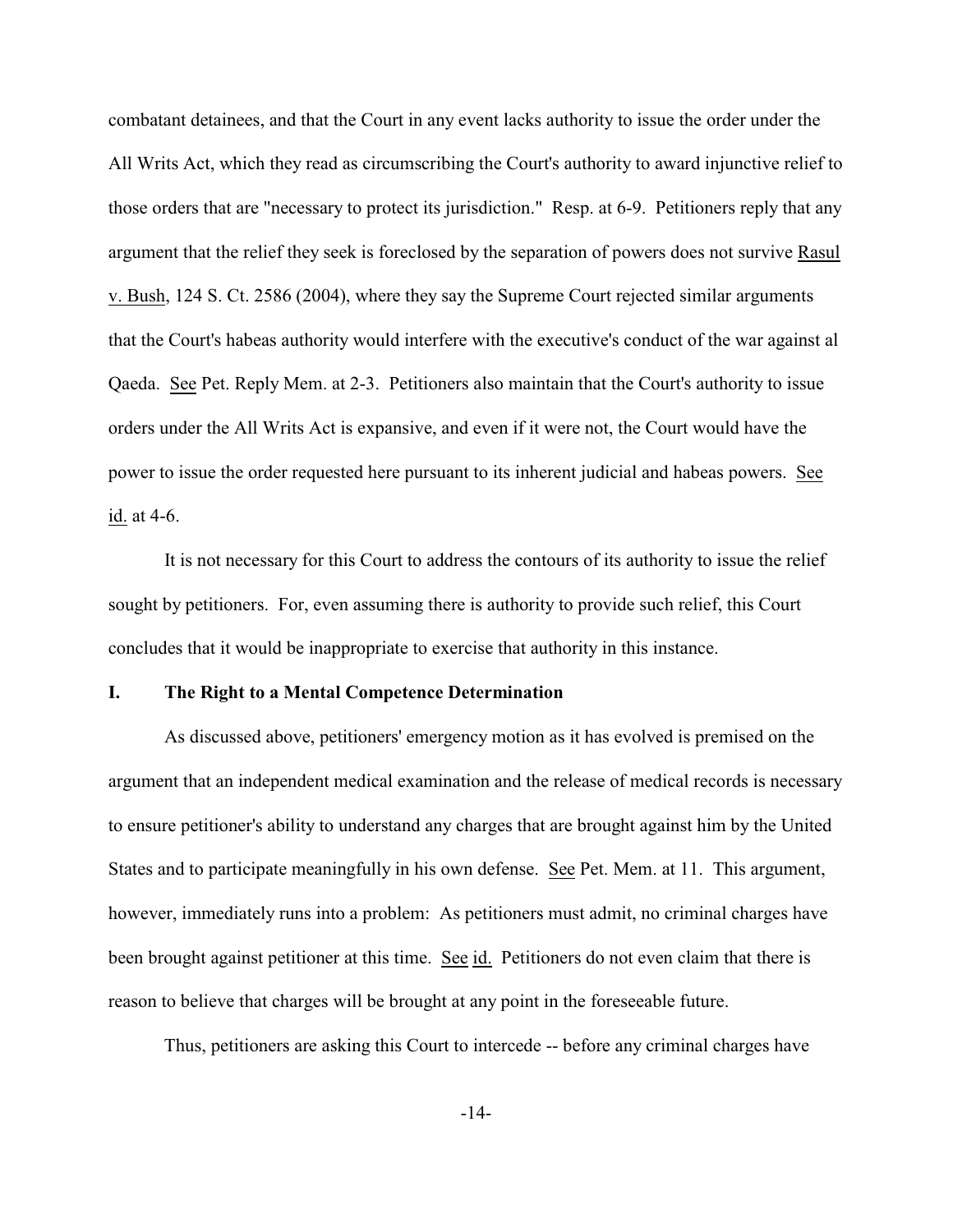been filed or there is even any prospect of criminal charges -- to assess the mental competence of an individual in the custody of the United States in the event that charges eventually are brought. Petitioners do not point the Court to any precedent for the preemptive mental assessment they propose. The law, in fact, is to the contrary. See, e.g., United States v. Copley, 935 F.2d 669, 671 (4th Cir. 1991) ("If there are no pending charges against the defendant, there is no need to determine his competency to stand trial."); United States v. Clark, 617 F.2d 180, 184 n.5 (9th Cir. 1980) ("The determination of legal competency by a federal court is limited to the purposes of a criminal trial in that court. It has no general effect outside those criminal proceedings.").

The determination of competency is limited to the time of a criminal trial. Prior to the commencement of any criminal proceedings, and after the completion of those proceedings, an assessment of mental competence is irrelevant except insofar as it bears indirectly on the defendant's capacity at the time of trial to understand the proceedings. See, e.g., United States v. Bartlett, 856 F.2d 1071, 1077 n.5 (8th Cir. 1988) (purpose of mental competency proceeding is to determine whether defendant "at the time of his trial" has "sufficient present ability to consult with his lawyer" (quotation omitted)); United States v. Vamos, 797 F.2d 1146, 1150 (2d Cir. 1986) ("The question of competency to stand trial is limited to the defendant's abilities at the time of trial."). In light of the fact that no charges have been pressed, and none loom in the future, it is not evident why a determination of mental competence is an "emergency" at this time, or how petitioner would suffer imminent and irreparable harm without an immediate assessment of his ability to understand proceedings that have not been commenced, and may never take place.<sup>12</sup> See

 $12$  Respondents admit that in "the event a detainee at Guantanamo is charged with a crime, such charges are prosecuted through a military commission. The detainee would have to be mentally competent to stand trial in order for these proceedings to take place." Resp. at 8.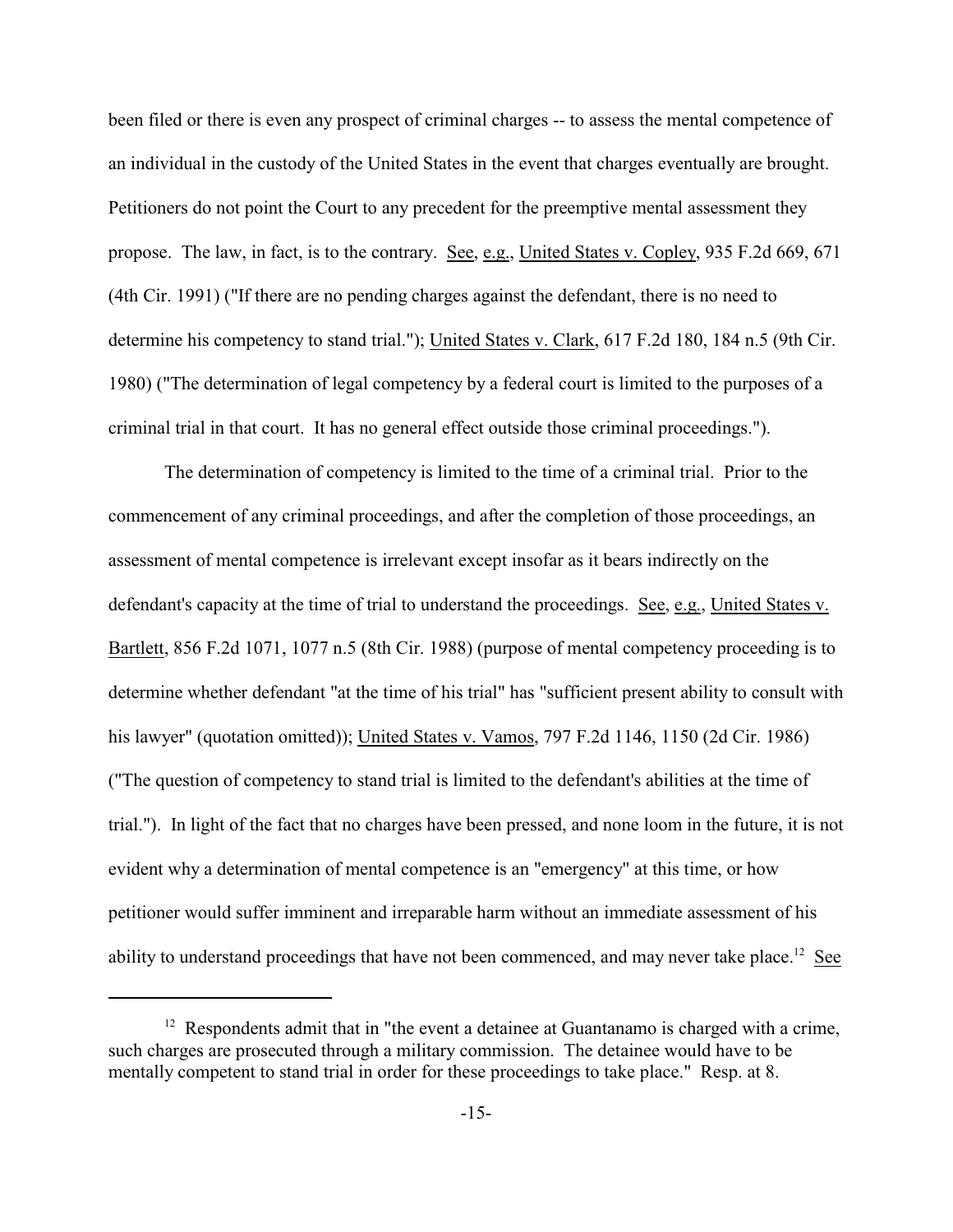Martin v. Department of State, No. 03-5070, 2003 WL 21026740, at \*1 (D.C. Cir. Apr. 29, 2003) (rejecting motion for emergency relief at preliminary stage of proceedings because plaintiff had not shown irreparable harm).

The Court therefore declines to initiate a medical competence assessment at this time. The relief petitioners seek would transform the mental competency issue from a narrow inquiry designed to ensure that a criminal defendant is "mentally competent to understand the nature of the charges against him and to assist in his defense," United States v. Caldwell, 543 F.2d 1333, 1348 (D.C. Cir. 1975), into a process that draws courts into monitoring the health and welfare of any individual in the custody of the United States, $<sup>13</sup>$  regardless of whether criminal charges have</sup> been brought or are likely to be brought in the future. Petitioners offer no support whatsoever for such an undertaking. To challenge the medical conditions of petitioner's confinement, petitioners should point to an actual violation of one of petitioner's legal rights or entitlements. There is simply no authority for petitioners' attempt to obtain judicial oversight of prison medical care through the backdoor of a mental competency proceeding for a non-existent criminal charge. See Berman v. Lamer, 874 F. Supp. 102, 106 (E.D. Pa. 1995) ("Absent a showing that . . . officials have engaged in constitutionally impermissible conduct, it [is] not in the public's interest for the court to usurp the [government's] authority and micro-manage the medical needs of a particular inmate.").

In their reply memorandum, petitioners retreat to the position that, even if a medical examination and release of medical records are inappropriate to ensure petitioner's mental

 $13$  This could potentially encompass not only the detainees at Guantánamo, but also, for instance, individuals detained by the Immigration and Naturalization Service.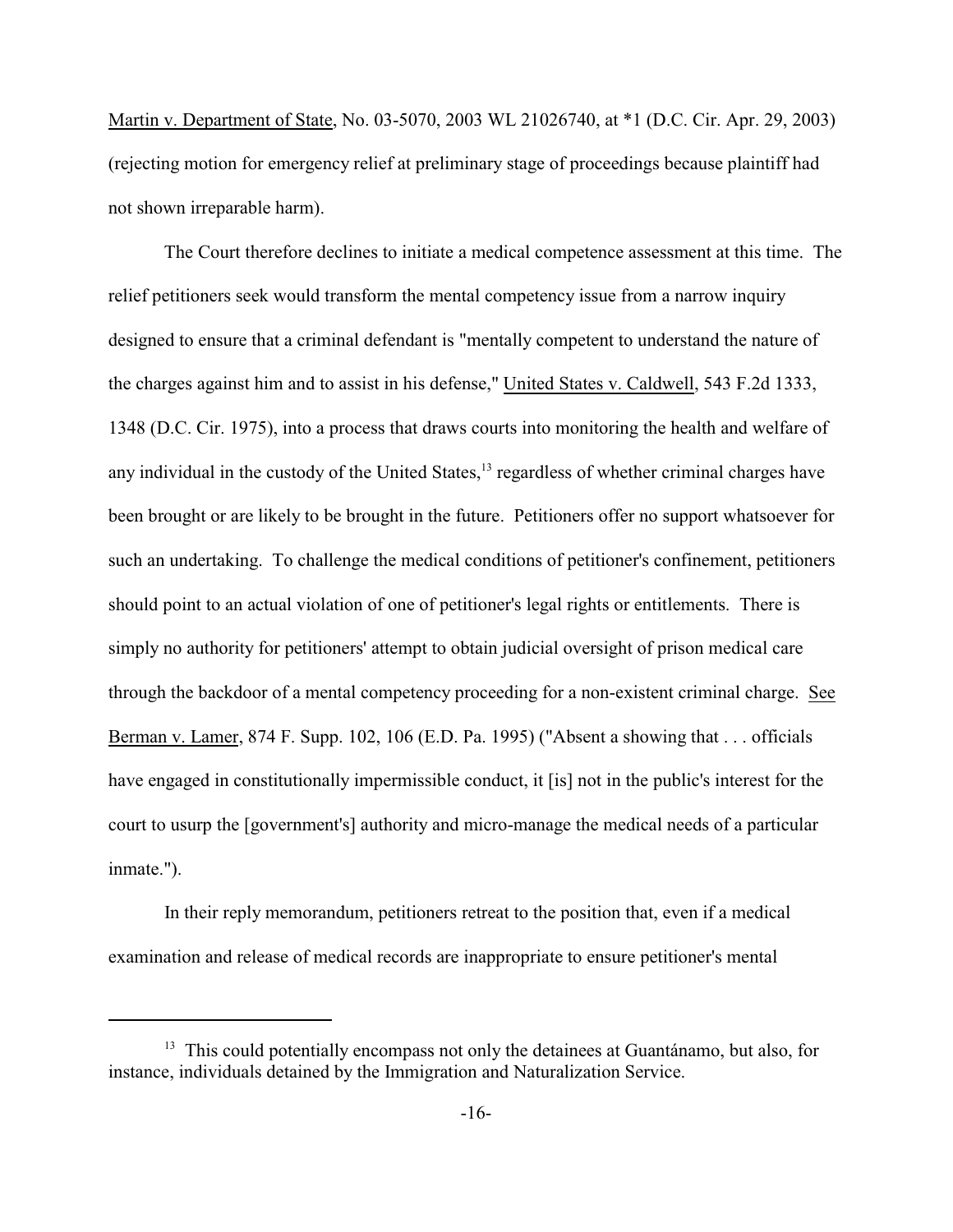competency for any future *criminal charges*, they nonetheless are necessary to guarantee his competence for the ongoing *habeas proceedings*. See Pet. Reply Mem. at 6. Petitioners' mental competency theory fares no better in this new form.

The Due Process Clauses of the Fifth and Fourteenth Amendments prohibit the prosecution of a criminal defendant who is not mentally competent to stand trial. See Godinez v. Moran, 509 U.S. 389, 394 (1993). To protect this right, a criminal defendant is entitled to a hearing on mental competency whenever there is sufficient evidence of incompetency. See Pate v. Robinson, 383 U.S. 375, 385-86 (1966); United States v. Weissberger, 951 F.2d 392, 395 (D.C. Cir. 1991). However, these constitutional guarantees do not apply outside of criminal proceedings. See United States v. Mandycz, 351 F.3d 222, 225 n.1 (6th Cir. 2003) ("[A]t present, mental incompetency is only recognized as a defense to trial in criminal proceedings"). So, for example, courts have refused to recognize a right to a hearing on the defendant's mental competence in the context of deportation proceedings or naturalization proceedings. Nee Hao Wong v. INS, 550 F.2d 521, 523 (9th Cir. 1977); United States v. Mandycz, 199 F. Supp. 2d 671, 675 (E.D. Mich. 2002), appeal dismissed, 351 F.3d 222 (6th Cir. 2003). In these settings, a next friend or a guardian may step in to represent the interests of an incompetent defendant. However, the proceeding is not stayed until such time as the detainee is competent. See, e.g., Nelson v. INS, 232 F.3d 258, 261-62 (1st Cir. 2000); Mandycz, 199 F. Supp. 2d at 675.

The same is true of habeas proceedings. The Supreme Court has expressly held that a habeas action may proceed through a "next friend" even when a prisoner's mental incompetence would render him incapable of bringing the action on his own behalf. See Whitmore v. Arkansas, 495 U.S. 149, 162 (1990). Therefore, the prohibition on the prosecution of an incompetent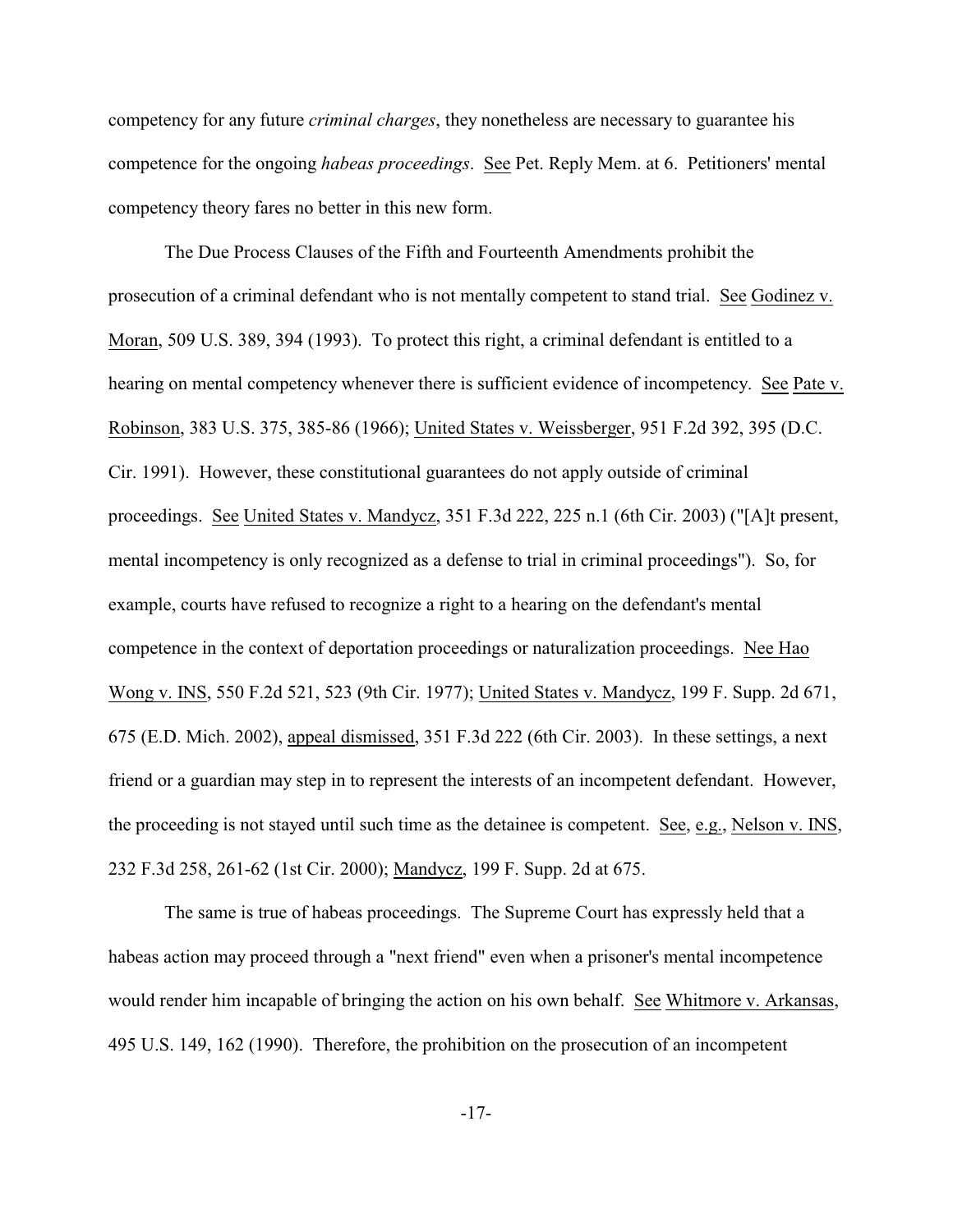defendant, and the accompanying right to a determination of mental competence, cannot be said to extend to habeas proceedings. See, e.g., Laws v. Lamarque, 351 F.3d 919, 923 (9th Cir. 2003) (noting that it has not found any "right to competency in noncapital postconviction proceedings"); Mines v. Cockrell, No. 00-2044, 2003 WL 21394632, at \*4 (N.D. Tex. May 21, 2003) (finding no legal authority for petitioner's request that his "habeas proceeding be stayed due to his alleged incompetence to assist in his own defense").

The logic of this principle is obvious -- unlike in the criminal setting, where a defendant is subjected to a proceeding to determine his guilt at risk of his liberty, a habeas proceeding is brought by the petitioner in an attempt to obtain release. Mental incompetence may bar imposing the penalty of incarceration, but it should not preclude lifting that penalty.<sup>14</sup> Accordingly, there is

Second, some courts have held that the mental incompetency of a habeas petitioner is an "extraordinary circumstance" that will justify tolling the statute of limitations for a habeas petition. Laws, 351 F.3d at 923, Worley v. Lytle, No. 99-2103, 2000 WL 963169, at \*1 (10th Cir. July 12, 2000). Petitioner makes no such argument here.

Finally, several cases have held that a court must conduct an inquiry into a death row inmate's mental competence to abandon or waive an ongoing collateral attack on a death penalty conviction and sentence. See Rees v. Peyton, 384 U.S. 312 (1966); Comer v. Stewart, 215 F.3d 910 (9th Cir. 2000); Mata v. Johnson, 210 F.3d 324, 330 (5th Cir. 2000); Ford v. Haley, 195 F.3d 603, 617 (11th Cir. 1999). Even if this rule were to apply outside the death penalty setting, petitioner is not attempting to waive or withdraw his habeas challenge.

 $14$  There are three narrow exceptions to the general rule that a habeas petitioner does not have a right to a determination of mental competency. None applies here.

First, the Ninth Circuit has recognized a statutory right to a determination of mental competence in the habeas review of a death penalty conviction. Rohan v. Woodford, 334 F.3d 803, 817 (9th Cir. 2003). The court indicated that a determination of mental incompetence in this context will stay any ongoing habeas proceedings and delay the petitioner's execution. Laws, 351 F.3d at 923; Rohan, 334 F.3d at 814-16, 818-19. The Ninth Circuit has been careful to emphasize that this decision does not imply a general "right to competency in noncapital postconviction proceedings." Laws, 351 F.3d at 923. This line of cases is inapplicable here, for petitioner is not challenging a death penalty conviction.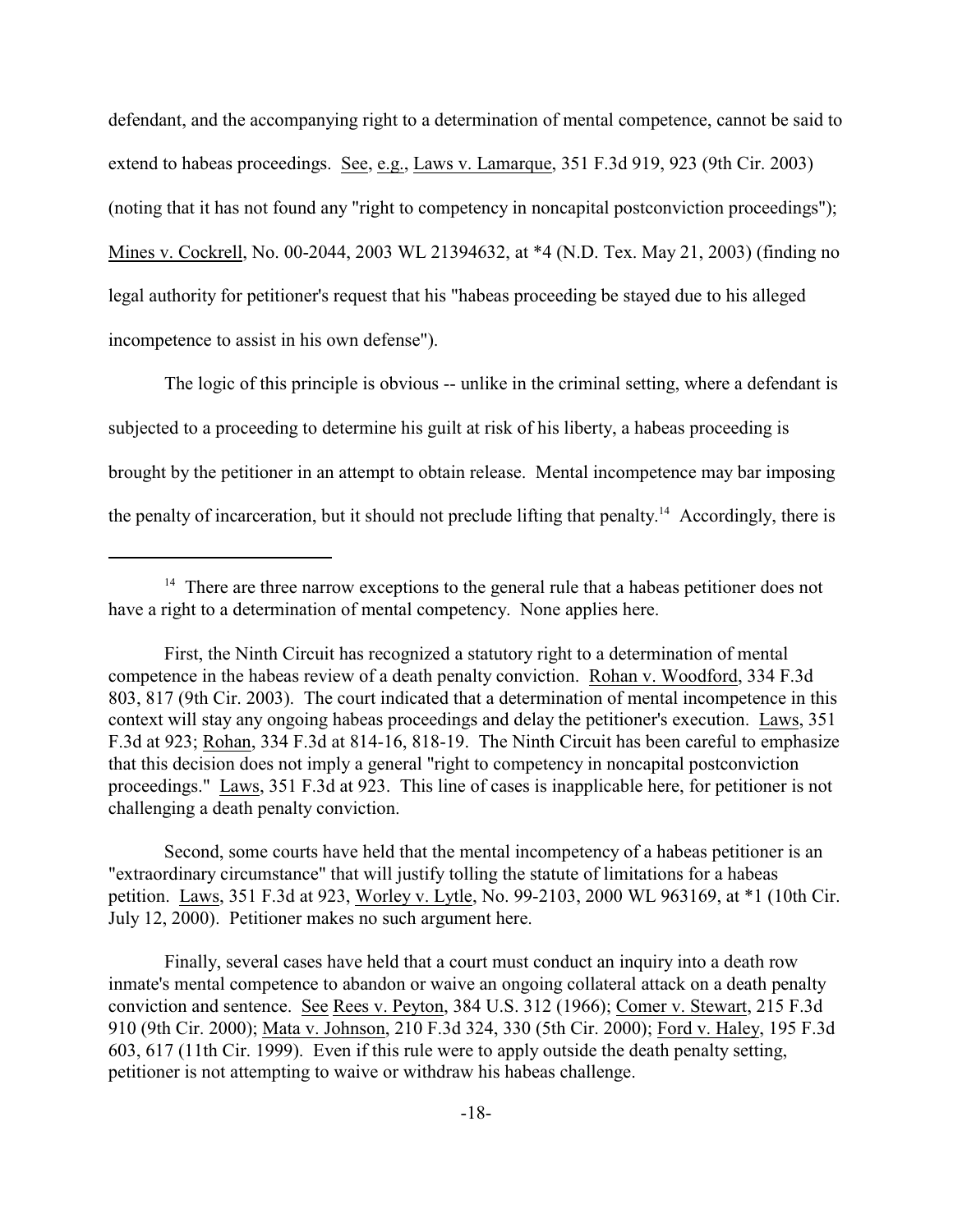no basis for petitioners' suggestion that an order is necessary to guarantee petitioner's competence for these habeas proceedings.<sup>15</sup>

 For these reasons, petitioner has no legal right to an emergency order to assist in assessing his mental competence, either for any criminal charges that might be brought against him in the future, or for the habeas action that he currently pursues. A word should be added, however, about the ongoing military Combatant Status Review Tribunals (CSRTs). Each of the Guantánamo detainees is being reviewed by a CSRT, a military tribunal convened to make a determination whether the detainee is properly designated as an enemy combatant. Petitioner underwent his review in September 2004. The United States argues in its global motion to dismiss the detainee petitions that the CSRTs satisfy any due process rights to which the detainees might be entitled under the Supreme Court's recent decisions. See Mot. to Dismiss at 32-42. However, neither of the parties in their papers on this emergency motion address whether petitioner has a constitutional<sup>16</sup> or statutory right to a mental competence determination before his status as an enemy combatant can be reviewed by a CSRT.

The absence of any mention of this issue in the parties' papers, together with the ongoing

<sup>&</sup>lt;sup>15</sup> Petitioners appeal to Wallace v. Reno, 194 F.3d 279, 285 (1st Cir. 1999), but in that case the court merely issued a stay of deportation so that it would be able to consider a habeas petition challenging the deportation. The basis of the ruling was that a court may issue any orders necessary to "protect its authority to issue the writ" of habeas corpus. Id. As the cases in the text indicate, guaranteeing the mental competence of a habeas petitioner is not necessary to protect a court's habeas authority.

 $16$  The parties also do not raise here, and the Court does not have occasion to decide, the argument of the United States in its global motion to dismiss that detainees, as "aliens held outside the foreign sovereignty of the United States," do not enjoy any rights or privileges under the Constitution at all. Mot. to Dismiss at 19-29.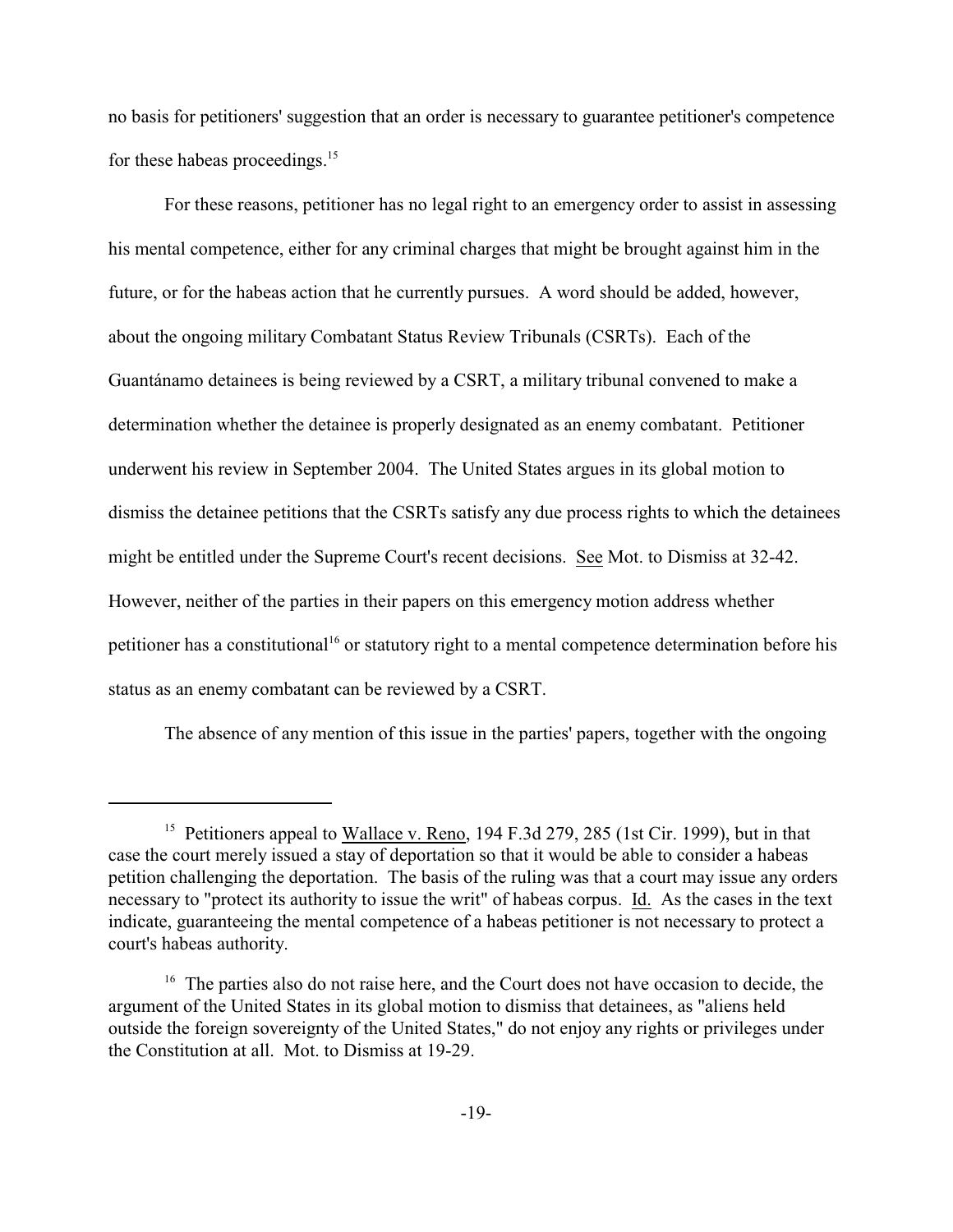briefing of related issues on the United States' motion to dismiss, leads the Court to elect not to address the question at this time. However, even if this Court were to find that petitioner has a right to a mental competence determination before his status is reviewed by a CSRT, the Court would still deny petitioners' emergency motion, for an independent reason: he has failed to submit evidence that raises a reasonable or *bona fide* doubt as to his mental competence.

### **II. The Evidence of Mental Incompetence**

To be competent to stand trial, a criminal defendant must demonstrate an ability "to consult with his lawyer with a reasonable degree of rational understanding" and a "rational as well as factual understanding of the proceedings against him." Godinez, 509 U.S. at 396; United States v. Klat, 213 F.3d 697, 702 n.5 (D.C. Cir. 2000). However, a court will order a mental examination of the defendant, or a hearing on the mental competence of a defendant to stand trial, only if "there is reasonable cause to believe he is incompetent to understand the proceedings or assist in his own defense." United States v. Grimes, 173 F.3d 634, 635 (7th Cir. 1999). Where the evidence fails to raise a "*bona fide* doubt" as to the defendant's mental competency, a court will not order an independent mental evaluation. Pate, 383 U.S. at 385; Weissberger, 951 F.2d at 395; United States v. Nickels, 324 F.3d 1250, 1252 (11th Cir. 2003); Mata, 210 F.3d at 328.

The Court is mindful of the secrecy regarding the detentions at Guantánamo, driven by national security concerns, and the difficulty that presents for the collection and development of evidence. Further, unlike in most cases, the Court does not have the opportunity personally to observe the petitioner before determining whether discovery on mental competence is necessary. See, e.g., Davis v. Woodford, No. 01-99014, 2004 WL 2093453, at \*12 (9th Cir. Sept. 21, 2004) (discussing relevance of defendant's demeanor before trial judge in determining mental

-20-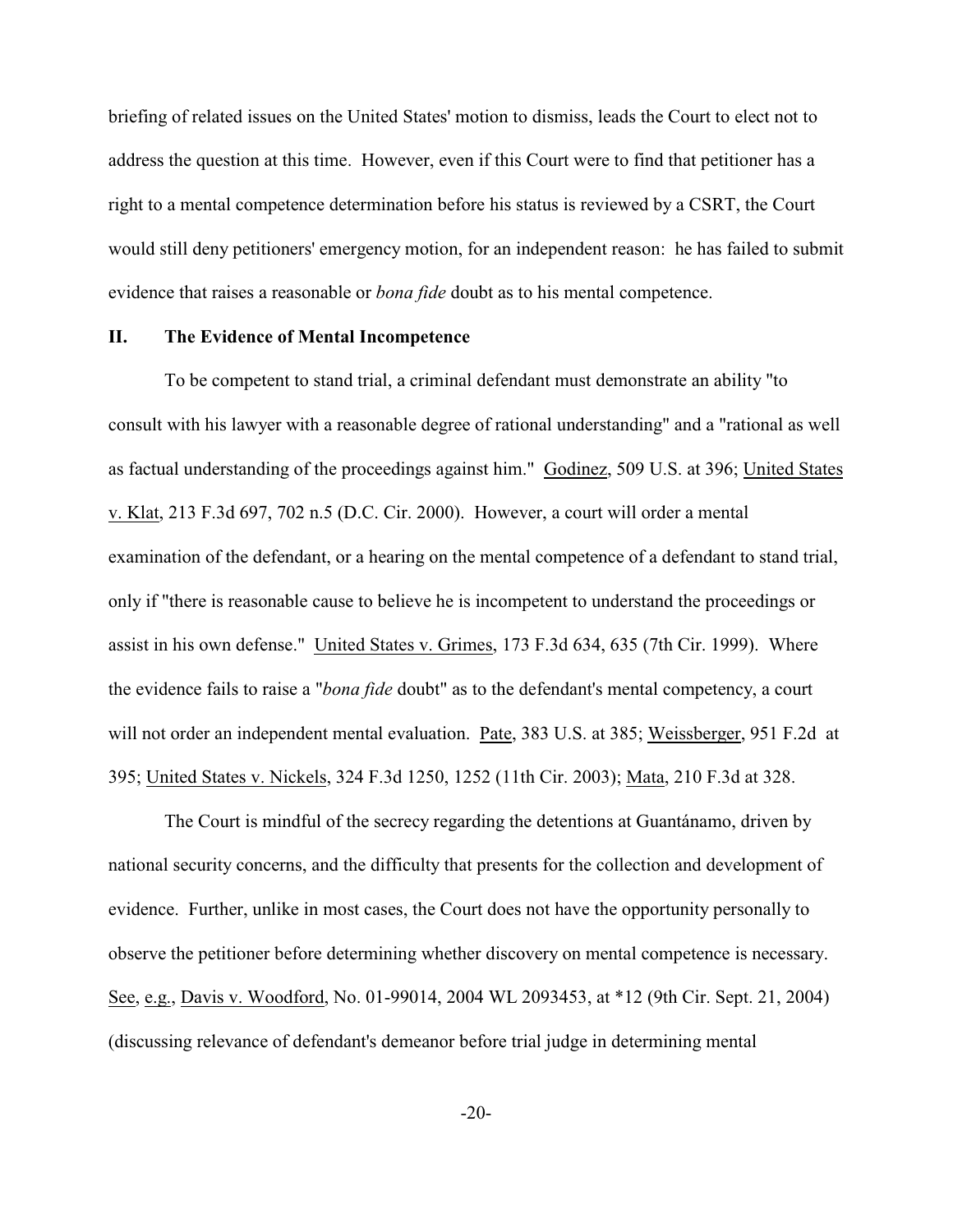competence). Nevertheless, even accounting for these obstacles, petitioners have failed to come forward with sufficient evidence of mental incompetency to raise a *bona fide* doubt about petitioner's mental capacity.

There is no evidence in the record that petitioner has been engaging in any sort of bizarre or irrational behavior. See Drope v. Missouri, 420 U.S. 162, 179 (1975); Grimes, 173 F.3d at 635. Petitioners do not supply information suggesting that petitioner has difficulty communicating or responding to questions, see United States v. Graves, 98 F.3d 258, 260 (7th Cir. 1998); United States v. Crosby, 739 F.2d 1542, 1545 (11th Cir. 1984); that he exhibits paranoid or delusional ideas or beliefs, see Pate, 383 U.S. at 385; United States v. Auen, 846 F.2d 872, 878 (2d Cir. 1988); that he has a history of psychiatric illness, see Grimes, 173 F.3d at 635; Agan v. Dugger, 835 F.2d 1337, 1339 (11th Cir. 1987); or that he has a severe loss of memory, see Crosby, 739 F.2d at 1545-46; Wilson v. United States, 391 F.2d 460, 463-64 (D.C. Cir. 1968).<sup>17</sup> There is simply no indication at all that petitioner presently lacks a "rational as well as factual understanding" of his circumstances. Godinez, 509 U.S. at 396.

In fact, there is evidence that just the opposite is true. The communications between petitioner and his family members since his detention show him engaged in rational discussion and logical thought. Petitioner's grandmother reports that petitioner, in a conversation with his older brother at Guantánamo, "expressed concerns over his health and the fact that, without medical attention, he would completely lose the sight in his left eye." Elsamnah Aff. ¶ 48. Petitioner's grandmother also claims to have "received several messages from her grandson

 $17$  The court does not mean to suggest that any of these pieces of evidence standing alone would suffice to raise a *bona fide* doubt of mental capacity, but rather simply that they have all been found relevant in prior cases, and petitioners are unable to cite evidence of any of them here.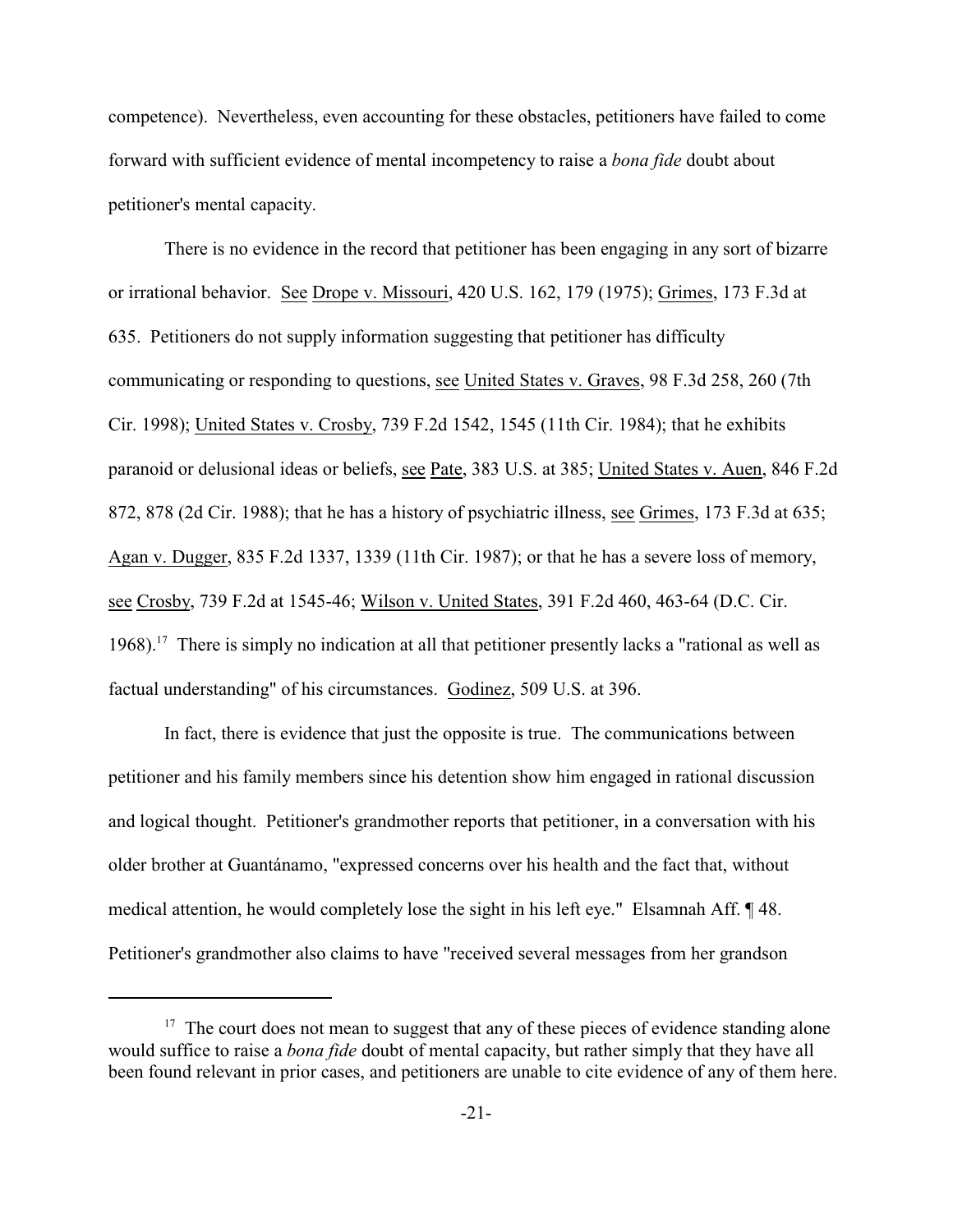expressing concern over his detention." Petition ¶ 4. These communications, limited as they are, reveal a young man who is aware of his physical problems and concerned for his welfare, not an individual who is incapable of consulting with his lawyer or participating in a "rational understanding" of what is occurring around him. 18

This conclusion is consistent with the medical information submitted by the respondents, indicating that petitioner has  $\Box$  one would expect relating to his detention but is otherwise **Example 2.** To rebut this account, petitioners offer the declarations of Dr. Trupin, a child and adolescent psychologist who, without having the opportunity to interview petitioner, states that it is "extraordinarily unlikely" that an adolescent in the position of petitioner "does not suffer from more severe residual psychological effects" than those identified in the submissions of the United States. Trupin Reply Decl. ¶ 5. Dr. Trupin concludes "to a reasonable scientific certainty" that petitioner is "at significant risk" of disorders such as "psychopathology," "depression" and "aggressiveness." Trupin Decl. ¶ 17.

The Court has no reason to doubt Dr. Trupin's medical opinion that the physical trauma and isolation he would expect petitioner to have experienced places him at a significant risk of these maladies. However, even if the Court were inclined to credit the opinion that petitioner is at a significant risk of such effects as evidence that he actually has these maladies, there remains a critical difference between the psychiatric issues identified by Dr. Trupin and the severe mental impairment that would cause petitioner to be incapable altogether of rational thought. See, e.g.,

 $18$  According to his grandmother, petitioner enjoyed a relatively healthy childhood. She reports that he "enjoyed school, loved to read, and worked hard to achieve in class." Elsamnah Aff. <sup>¶</sup> 19. Petitioners do not point to anything indicating that his capability for rational thought has changed in the years since he was detained.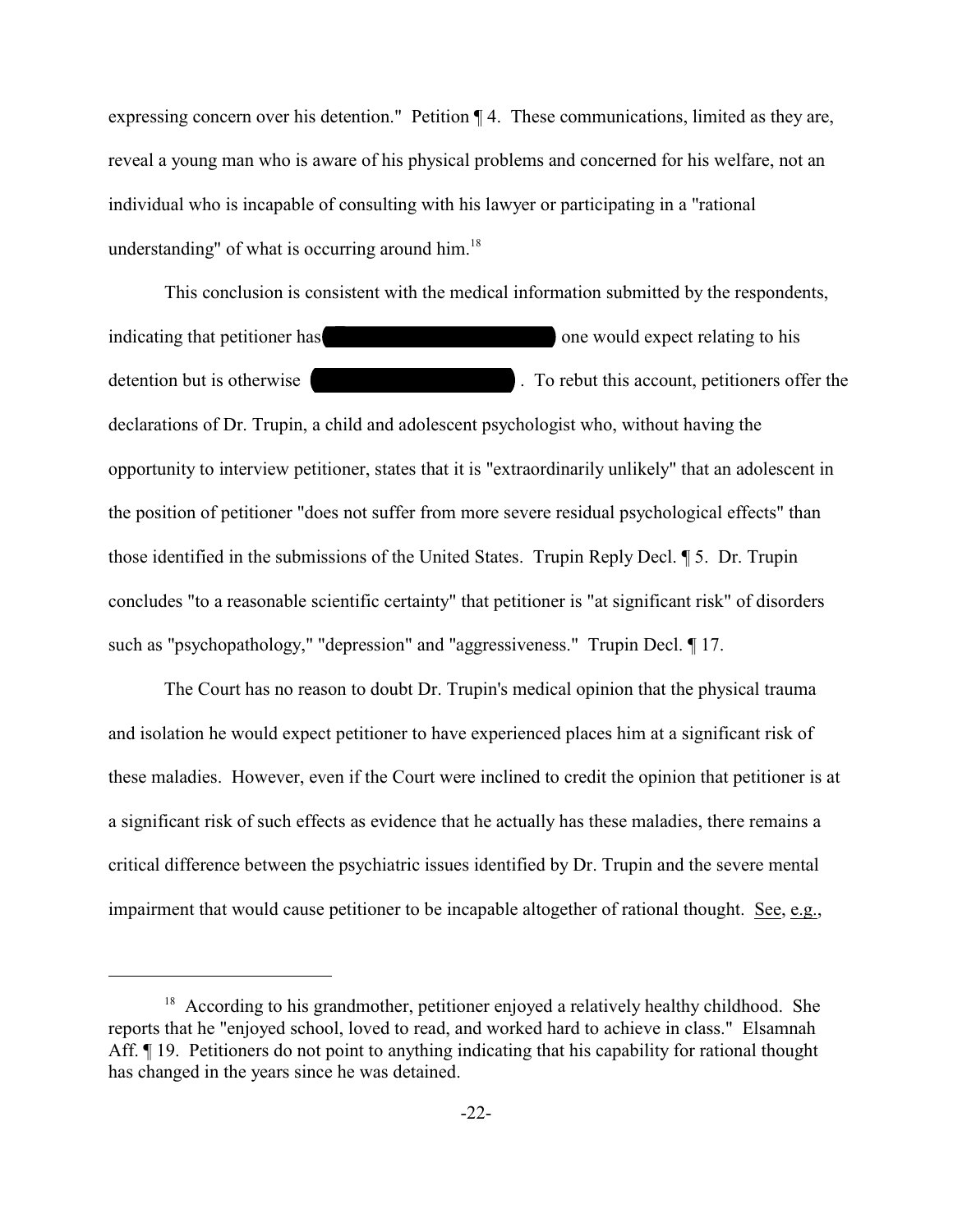United States v. Teague, 956 F.2d 1427, 1431-32 (7th Cir. 1992) (evidence that defendant had been diagnosed with "major depression, generalized anxiety, and borderline personality disorder" was insufficient to show mental incompetence); United States v. Davis, 61 F.3d 291, 304 (5th Cir. 1995) (evidence that defendant had attempted suicide and was "depressed but alert" does not raise a *bona fide* doubt as to mental incompetence).

On that score, the most Dr. Trupin can offer is that the conditions of petitioner's confinement "may cause" an impairment in his "ability to understand the legal consequences of the charges made against him."<sup>19</sup> Trupin Decl.  $\P$  16. This statement is simply too speculative to create a *bona fide* doubt as to petitioner's mental competency, such that an independent mental examination would be warranted. Dr. Trupin's opinion is not premised on any facts that indicate that this is presently petitioner's state of mind, and it does not attempt to square its conclusion with the alleged communications from petitioner that appear to show a "rational as well as factual understanding" of his situation. Godinez, 509 U.S. at 396. This sort of abstract and conclusory opinion does not furnish a reasonable basis for a conclusion that petitioner is incompetent. See Demosthenes v. Baal, 495 U.S. 731, 736-37 (1990) (finding no evidence of mental incompetence where psychiatrist's affidavit "was not based on personal examination" and "stated only in conclusory and equivocal fashion" that defendant "may not be competent"); United States v. Cruz, 805 F.2d 1464, 1479 (11th Cir. 1986) (finding no bona fide doubt as to competency where doctor's conclusion that defendant was incompetent was speculative and based on a single meeting with petitioner).

<sup>&</sup>lt;sup>19</sup> To repeat the obvious, and as explained supra, there are no current or threatened charges against petitioner.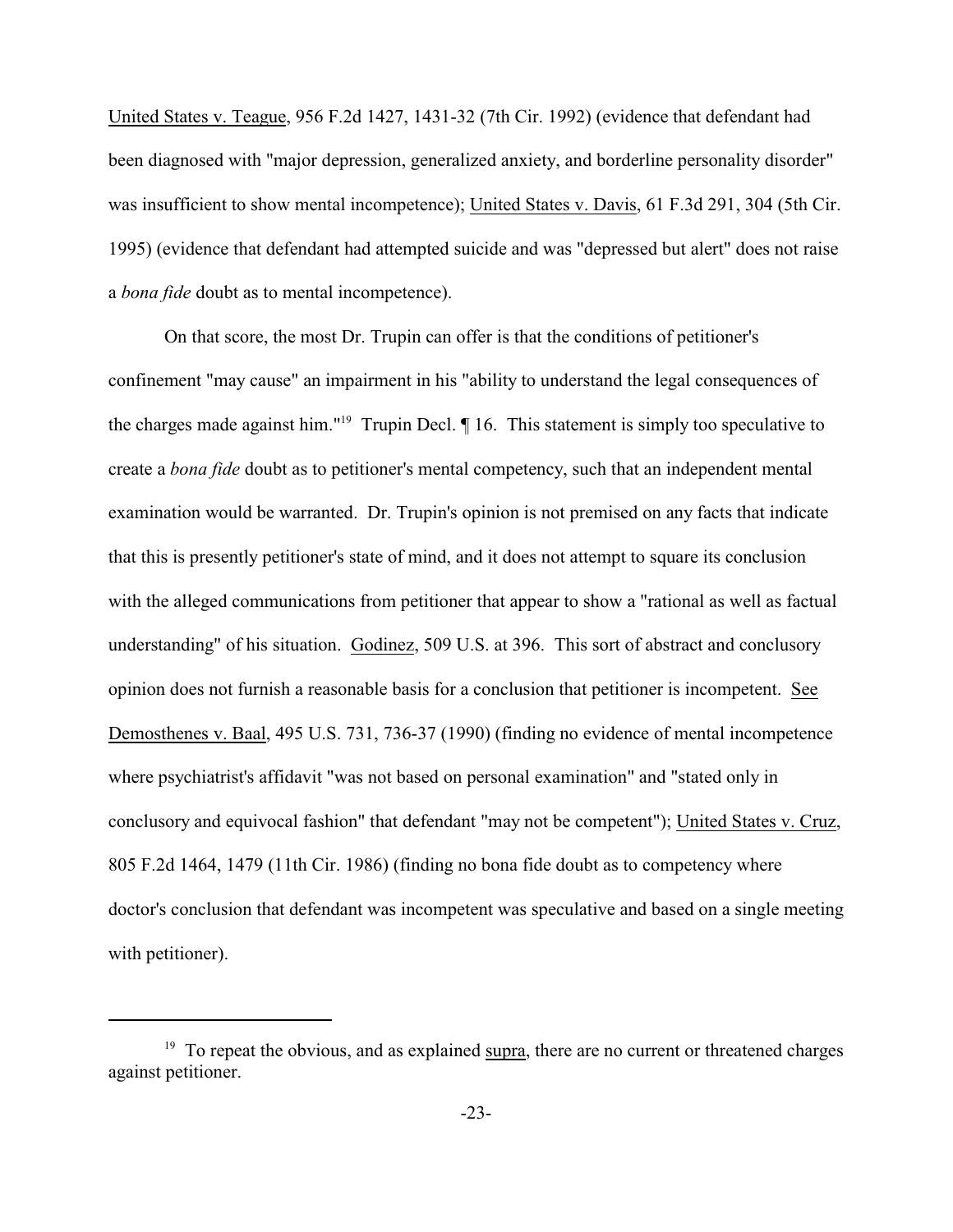Petitioners cannot blame their inability to supply evidence raising doubts as to petitioner's competence entirely, or even largely, on the inaccessibility of petitioner at Guantánamo. There are several individuals who have had contact with petitioner. Some of these encounters, such as that between petitioner's older brother and petitioner, are in the record (in a fashion $20$ ) but do not reveal any signs of mental incompetence. Other contacts, such as the letters from petitioner to his grandmother, are referred to in the pleadings but not submitted for review by the Court; yet even these do not appear to furnish any evidence of mental incompetence. Finally, three British citizens who were once at Guantánamo but have been released have written about the treatment of petitioner at the facility. However, these ex-detainees have not submitted to the Court any sworn affidavits or other evidence of their discussions, and what they have reported, although troubling, does not shed any light on whether petitioner lacks the "rational understanding" of his situation that is required for a mental competence determination.

The account that has emerged from Guantánamo is that petitioner is concerned for his welfare, and is in physical discomfort, but that he has control of his mental faculties. Were there evidence to the contrary, the Court is convinced that petitioners, or one of the individuals who has talked to petitioner, would bring it to the attention of the Court. At this juncture, however,

 $20$  This discussion is described in an affidavit written by petitioner's grandmother. See Elsamnah Aff. ¶ 47. The affidavit does not explain how she came to know of the details of this communication. One can surmise that she was told of the conversation by petitioner's older brother, who evidently was released from Guantánamo (although he has not submitted any declaration to the court on his own). This is hearsay, to be sure, and it could be several layers of hearsay at that if she heard of the discussion through a third party. However, since "the issue is whether evidence must be taken," courts are permissive in the kinds of "evidence" they will consider in determining whether discovery or a hearing on competence is necessary. "Anything that points to the need for evidence is admissible to help the judge decide whether reasonable cause for an evidentiary hearing exists." Grimes, 173 F.3d at 636. Despite this liberal standard, petitioners have been unable to provide any evidence of mental incompetence here.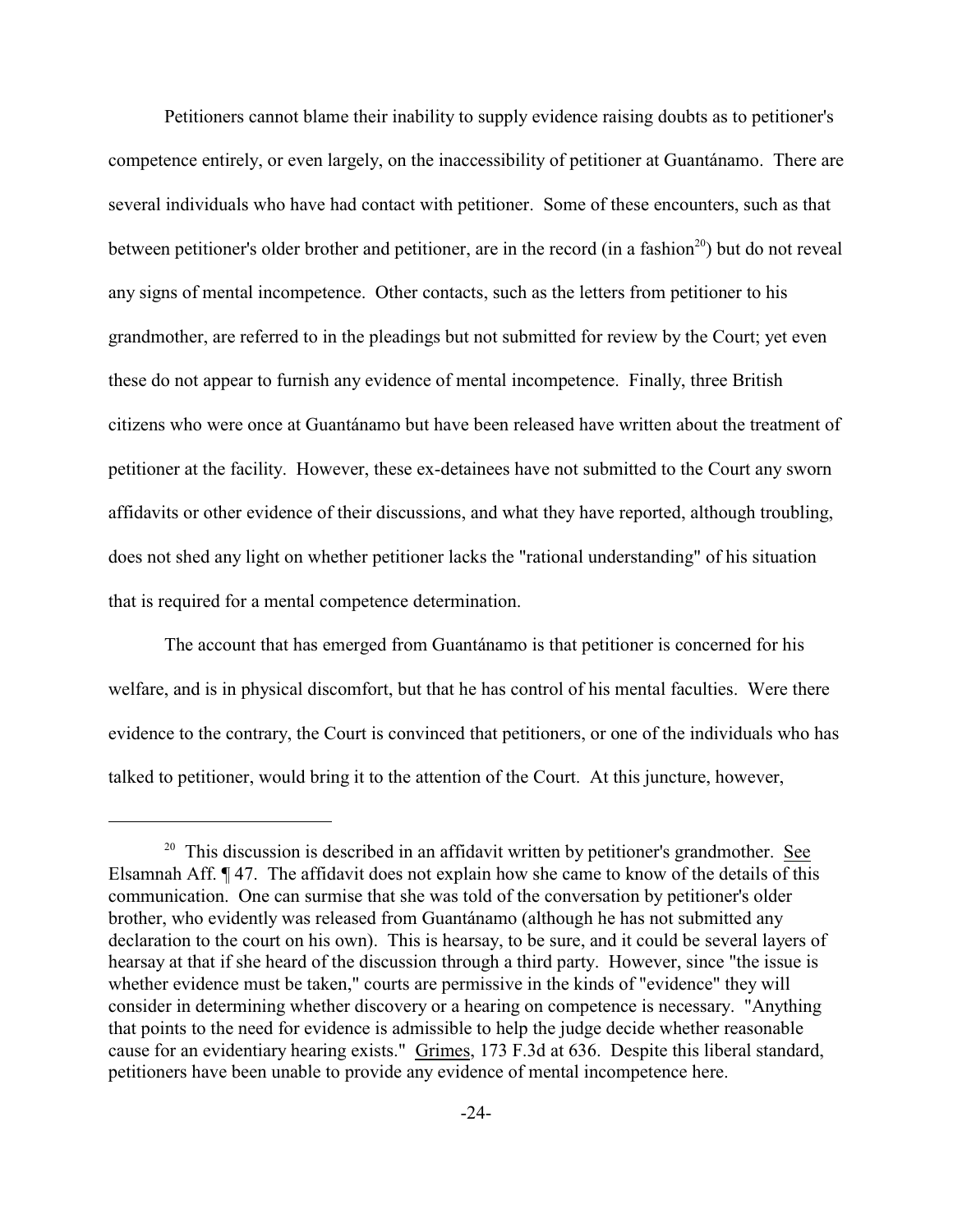petitioners have not come forward with evidence that would give rise to a *bona fide* doubt regarding petitioner's mental competence to stand trial or otherwise participate in his defense. Accordingly, even if there were a proceeding -- the anticipation of criminal charges, this habeas action, or the CSRT -- that entitled petitioner to a determination of mental competency, he has failed to produce evidence that would place his mental competency in question at this time. Therefore, in view of the record as it currently exists, petitioners' emergency motion for an independent medical evaluation and the production of medical records must be denied.<sup>21</sup>

#### **III. The Right to Physical and Mental Well-Being**

On occasion, petitioners have hinted at a broader and more sweeping claim. Petitioners might be taken to suggest that the Court bears an affirmative responsibility to ensure the physical and mental well-being of petitioner, in light of his status as a minor, his serious physical injuries, the views of many that conditions at Guantánamo are too harsh (and inappropriate for juveniles), and reports that medical care has been withheld as an interrogation tool or as a means of punishment, even perhaps as to petitioner in particular.<sup>22</sup> See, e.g., Pet. Mem. at 8 ("An immediate medical examination and the release of medical records are necessary to ensure O.K.'s well-being and to effectuate this Court's *habeas* jurisdiction."); Pet. Reply Mem. at 1

 $21$  Having once denied a competency examination, the Court retains the authority to order a medical review or a hearing later if events warrant. Drope, 420 U.S. at 178-82 ("[A] trial court must always be alert to circumstances suggesting a change that would render the accused unable to meet the standards of competence to stand trial.").

 $122$  In fairness, this may only be the Court's reading of petitioners' apparent arguments -they may not be intending to assert such a claim at all.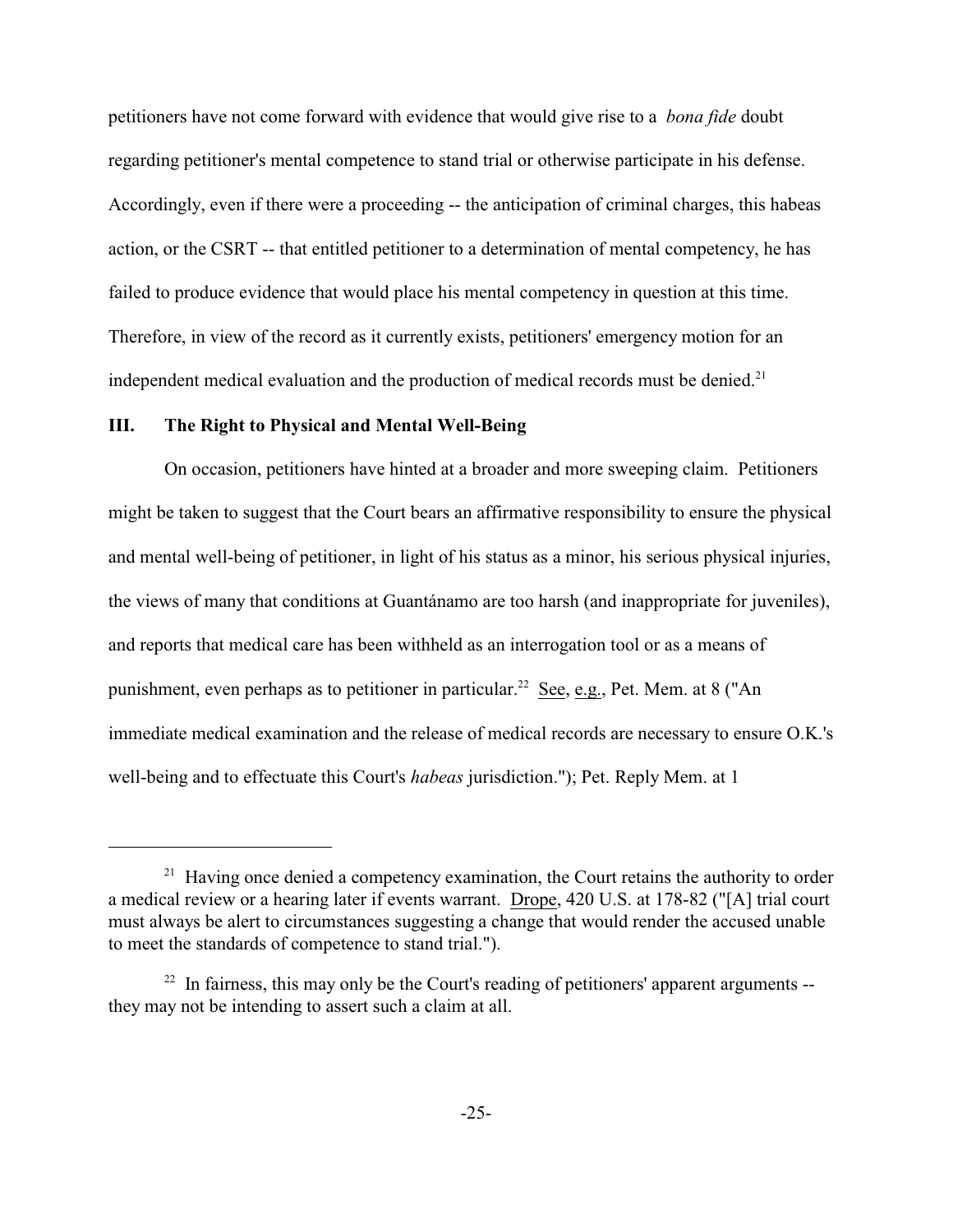("Respondents' opposition . . . seeks to paper over the legitimate concerns regarding Petitioner's physical and mental health."). Such an argument must be assessed against the background of a consistent body of law reflecting the reluctance of courts to second-guess the medical treatment provided to prisoners by government officials.

Although petitioner does not assert a constitutional violation (or any other violation of a substantive legal right) in the present motion, the issue of a dereliction of medical care for a person detained by the government usually arises in the context of constitutional challenges to prison conditions. The Supreme Court has emphasized on several occasions that a claim of deficient medical care will not be cognizable under the Constitution unless a prisoner can show a level of dereliction so grave that it amounts to a "deliberate indifference" to the prisoner's "serious medical needs." Neitzke v. Williams, 490 U.S. 319, 321 (1989); Estelle v. Gamble, 429 U.S. 97, 104 (1976). A prisoner challenging his medical care must be prepared to show that officials "were knowingly and unreasonably disregarding an objectively intolerable risk of harm to the prisoners' health or safety." Scott v. District of Columbia, 139 F.3d 940, 943 (D.C. Cir. 1998) (quoting Farmer v. Brennan, 511 U.S. 825, 846 (1994)).<sup>23</sup>

This standard means that "courts will not intervene upon allegations of mere negligence,

 $23$  The "deliberate indifference" standard was developed to assess the claims of prisoners under the Eighth Amendment. Estelle, 429 U.S. at 104. The standard of care for a pre-trial detainee who has not yet been convicted, however, is governed by the Due Process Clause of the Fifth and Fourteenth Amendments rather than by the Eighth Amendment. See, e.g., Hill v. Nicodemus, 979 F.2d 987, 990 (4th Cir. 1992). Although the Supreme Court has said that the due process rights of pre-trial detainees are "at least as great" as the Eighth Amendment rights of a convicted prisoner, see City of Revere v. Massachusetts Gen. Hosp., 463 U.S. 239, 244 (1983), most courts have applied the "deliberate indifference" standard in both settings, see Hill, 979 F.2d at 991-92 (collecting cases). Without concluding that the "deliberate indifference" doctrine is the correct standard for any constitutional claims that petitioners might raise in this case, the Court will draw on this well-developed body of law to guide its analysis on this emergency motion.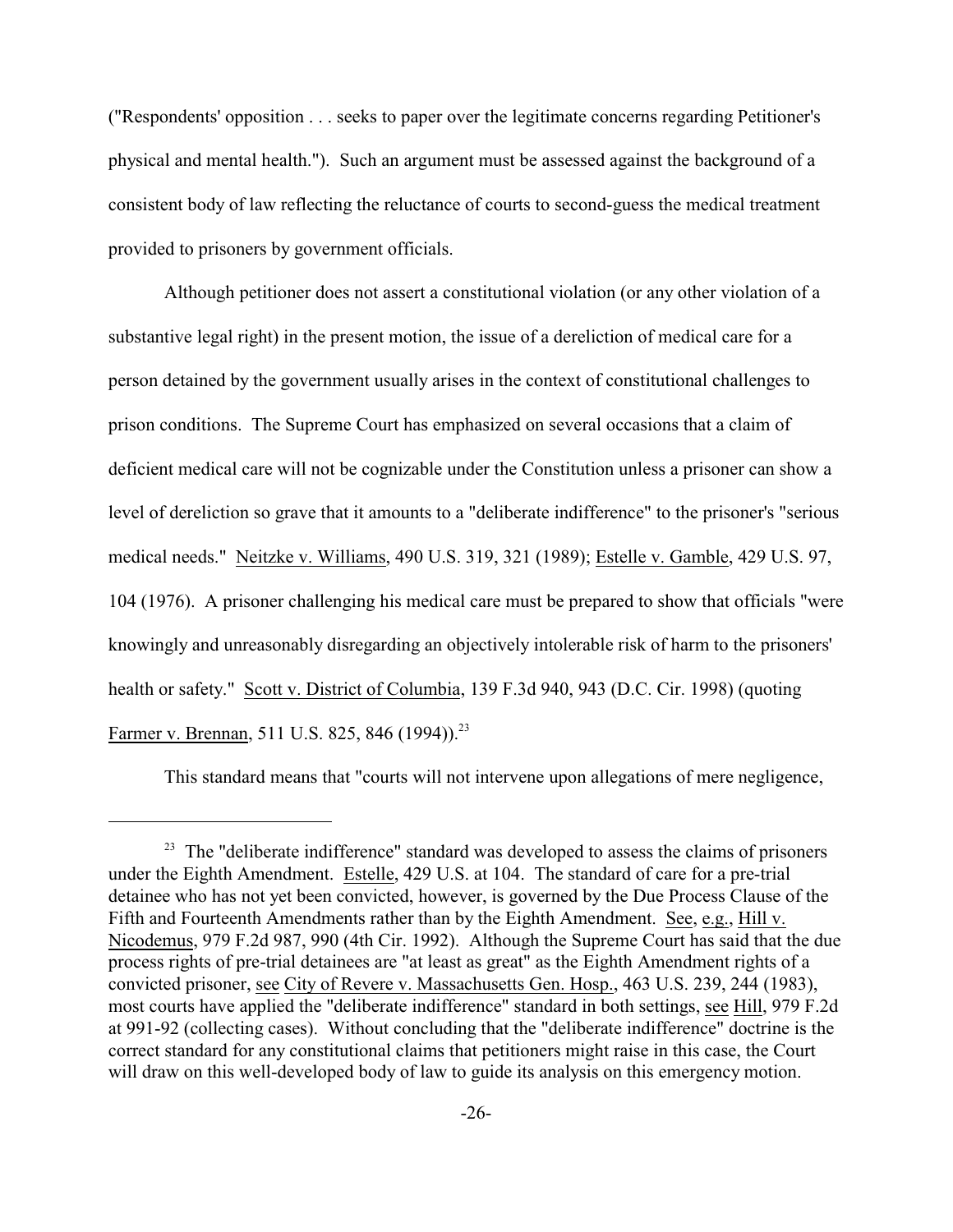mistake or difference of opinion." Bowring v. Godwin, 551 F.2d 44, 48 (4th Cir. 1977); see also Estelle, 429 U.S. at 106 ("Medical malpractice does not become a constitutional violation merely because the victim is a prisoner."). Absent a showing of misconduct that rises to the level of deliberate indifference, courts will not sit as boards of review over the medical decisions of prison officials, and they will not second-guess the adequacy of a particular course of treatment. Bowring, 551 F.2d at 48; see also Berman, 874 F. Supp. at 106 ("[I]t is not in the public's interest for the court to usurp the Bureau of Prisons' authority and micro-manage the medical needs of a particular inmate."). In particular, a prisoner has no discrete right to outside or independent medical treatment. See Roberts v. Spalding, 783 F.2d 867, 870 (9th Cir. 1986) ("A prison inmate has no independent constitutional right to outside medical care additional and supplemental to the medical care provided by the prison staff within the institution.").

Petitioners do not explain why these principles should be diluted in the context of military detention centers. Accordingly, these decisions, and the role they suggest for courts in the review of allegations of prison misconduct, frame the analysis here.<sup>24</sup> To be sure, a court will not hesitate to intervene if a prisoner can identify a dereliction of duty so grave that it violates the prisoner's constitutional rights (or any other rights the prisoner might possess). However, to make this showing, a prisoner will generally have to combine two things: a claim under either the Constitution or some other source of legal rights that allows petitioner to challenge the conditions of confinement, together with sufficiently competent evidence of mistreatment to support the

 $24$  As explained below, this discussion should not be taken to suggest that petitioners necessarily are entitled to these constitutional protections, or even that petitioners claim that they are entitled to these rights in their emergency motion, but rather only that any claim of a violation of a right to medical care must generally adhere to these principles.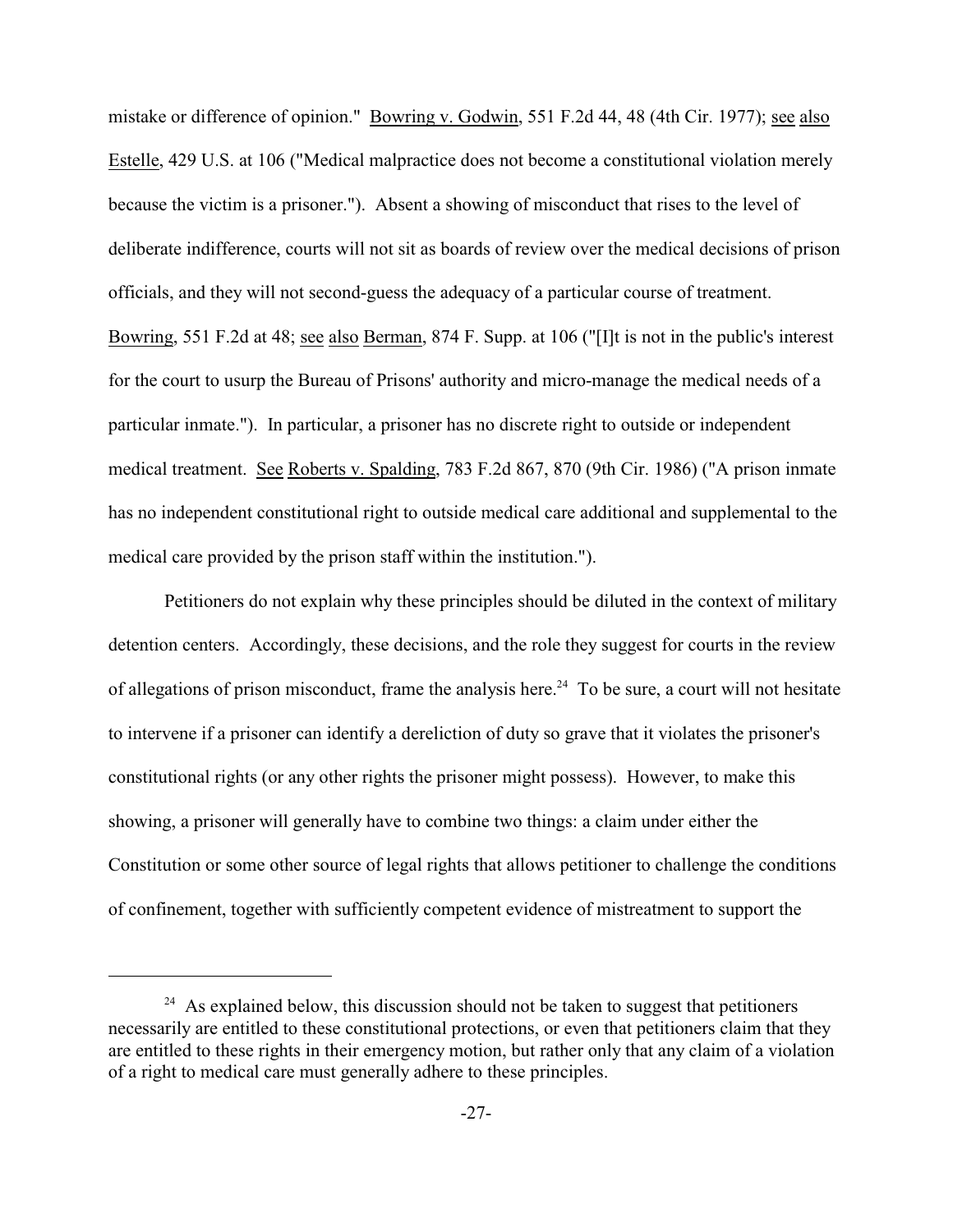claim. Petitioners satisfy neither of these requirements in their emergency motion.

As to the first point, petitioners' emergency motion is not based on any claim of an actual violation of legal rights. They do not maintain that any of the legal claims set out in their habeas petition support the relief they seek in this motion, and they do not attempt to base their request for relief in any other legal right or entitlement. Instead, they seem to propose that the Court has some free-floating responsibility to ensure the general welfare of petitioner pursuant to its powers under the All Writs' Act and its inherent judicial and habeas authority. The principles discussed above essentially foreclose that result in this context: The Court is exceptionally reluctant to monitor the medical care of detainees in the absence of a colorable assertion of some substantive violation of a legal right. The Court does not reach the issue, or offer its views regarding, whether the allegations in petitioners' habeas papers are sufficiently grave to support a claim that one of petitioner's rights was violated. It is enough to say that petitioners do not make any such claim in their emergency motion.<sup>25</sup>

Even if petitioners were alleging in this motion that Guantánamo officials are violating his legal rights, petitioners would still have to come forward with direct and competent evidence of the violation. Here, petitioners have provided newspaper and other accounts by ex-detainees of alleged torture and the withholding of medical care as to detainees at Guantánamo (including petitioner). Such allegations are certainly cause for concern. However, respondents have supplied the Court with a sworn declaration from Dr. Edmondson, the commander of the medical services

 $25$  The analysis does not change because petitioner was a minor when he arrived at Guantánamo. Whatever additional rights, if any, petitioner may have enjoyed when he was a juvenile, he is now an adult, and petitioners seek only prospective relief in the form of a future medical assessment.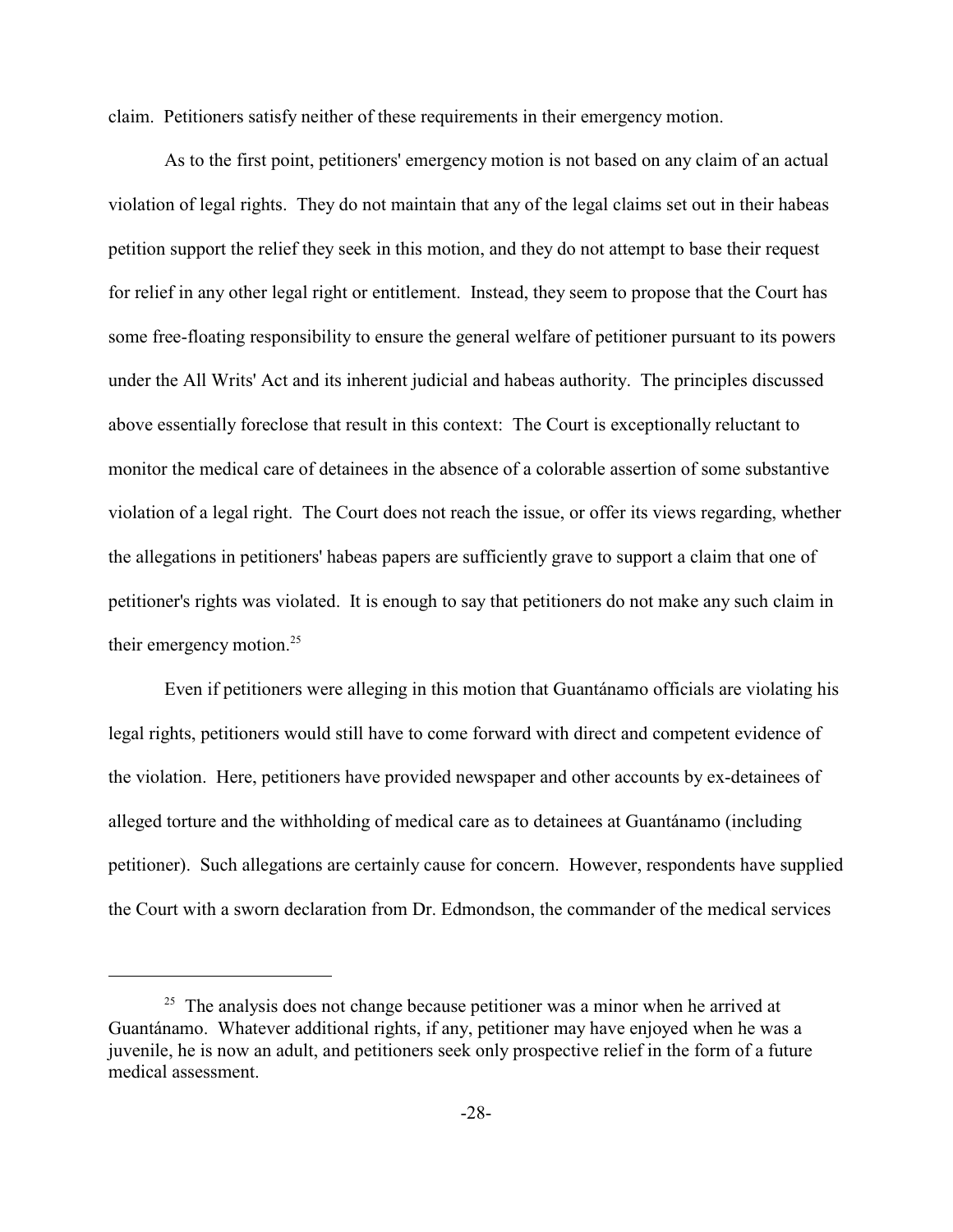at Guantánamo, describing in substantial detail a high level of medical care provided at the facility. This account is largely corroborated by the accounts of newspaper reporters who have been taken on tours of the facility. Dr. Edmondson also swears under oath that petitioner is

 $\mathcal{L}_\mathcal{L} = \{ \mathcal{L}_\mathcal{L} = \{ \mathcal{L}_\mathcal{L} = \{ \mathcal{L}_\mathcal{L} = \{ \mathcal{L}_\mathcal{L} = \{ \mathcal{L}_\mathcal{L} = \{ \mathcal{L}_\mathcal{L} = \{ \mathcal{L}_\mathcal{L} = \{ \mathcal{L}_\mathcal{L} = \{ \mathcal{L}_\mathcal{L} = \{ \mathcal{L}_\mathcal{L} = \{ \mathcal{L}_\mathcal{L} = \{ \mathcal{L}_\mathcal{L} = \{ \mathcal{L}_\mathcal{L} = \{ \mathcal{L}_\mathcal{$ 

\_\_\_\_\_\_\_\_\_\_\_\_\_\_\_\_\_\_\_\_\_\_\_\_\_\_\_\_\_\_\_\_\_\_\_\_\_\_\_\_\_\_\_\_\_\_\_\_\_\_\_\_\_\_\_\_\_\_\_\_\_\_ ." Edmondson

Decl.  $\P$  10. To rebut this testimony, and obtain the extraordinary relief they seek through this motion, petitioners would need to submit a more concrete and competent form of evidence than that presently before the Court. As currently framed and supported, then, petitioners' emergency motion is simply not an appropriate vehicle to assess the important, and potentially difficult, issues posed by general allegations of torture of detainees or intentional withholding of necessary medical care.

### **CONCLUSION**

Accordingly, petitioners' emergency motion to compel the government to allow an independent medical evaluation and to produce medical records is denied.

 $\sqrt{s/2}$ 

 JOHN D. BATES United States District Judge

Dated: October 26, 2004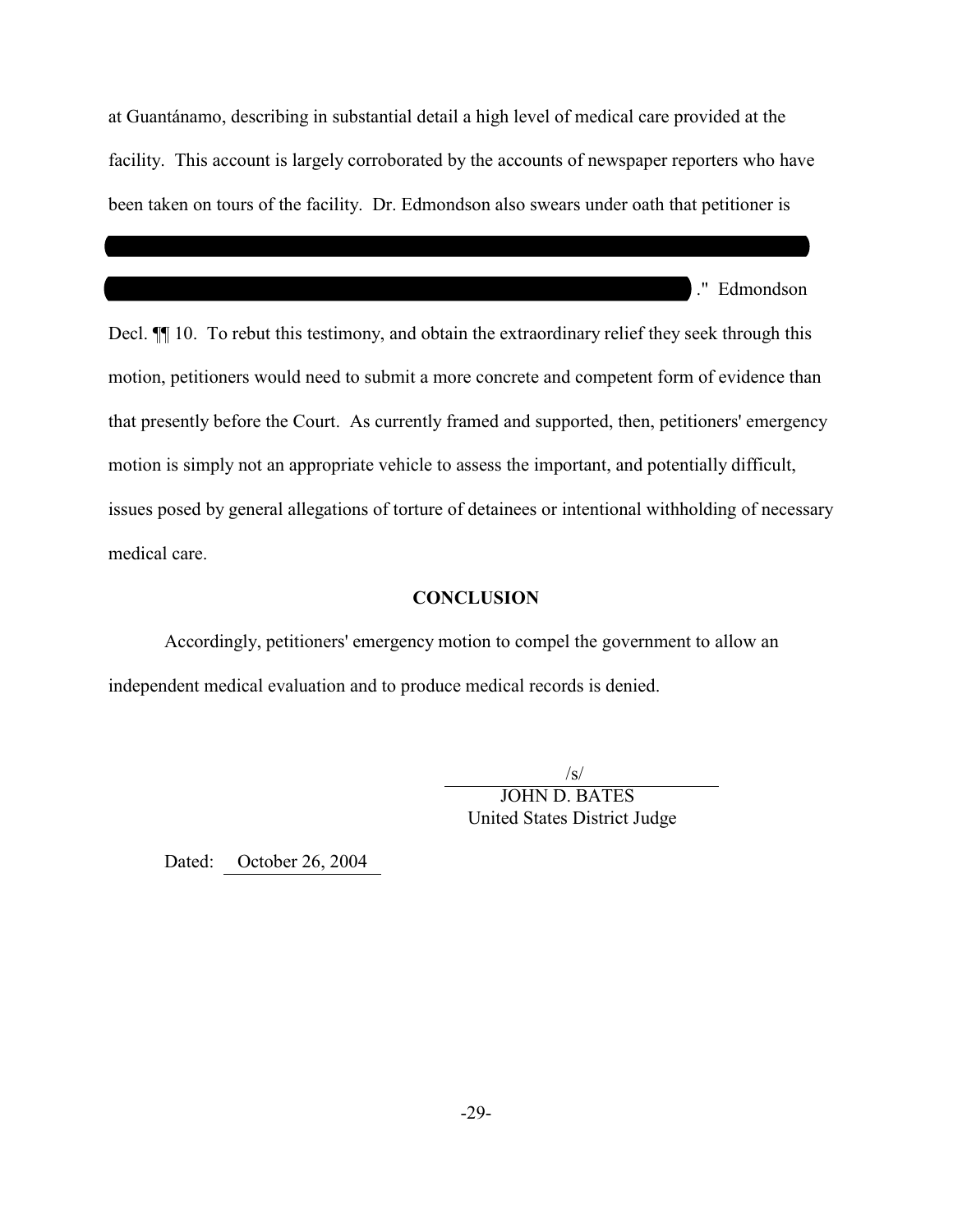Copies to:

The Honorable Joyce Hens Green

Mainer I. Ahmad Richard J. Wilson AMERICAN UNIVERSITY WASHINGTON COLLEGE OF LAW 4801 Massachusetts Avenue, NW Washington, DC 20016 (202) 274-4140 Fax: (202) 274-0659

Robert D. Okun Chief, Special Proceedings Section 555 Fourth Street, Northwest Room 10-435 Washington, D.C. 20530 202-514-7280 (telephone)

Robert J. Katerberg Terry Marcus Henry Vincent M. Garvey Joseph H. Hunt Preeya M. Noronha U.S. DEPARTMENT OF JUSTICE Civil Division, Federal Programs Branch 20 Massachusetts Avenue, NW Washington, DC 20001 (202) 616-8298 (202) 514-4107 Fax: (202) 616-8460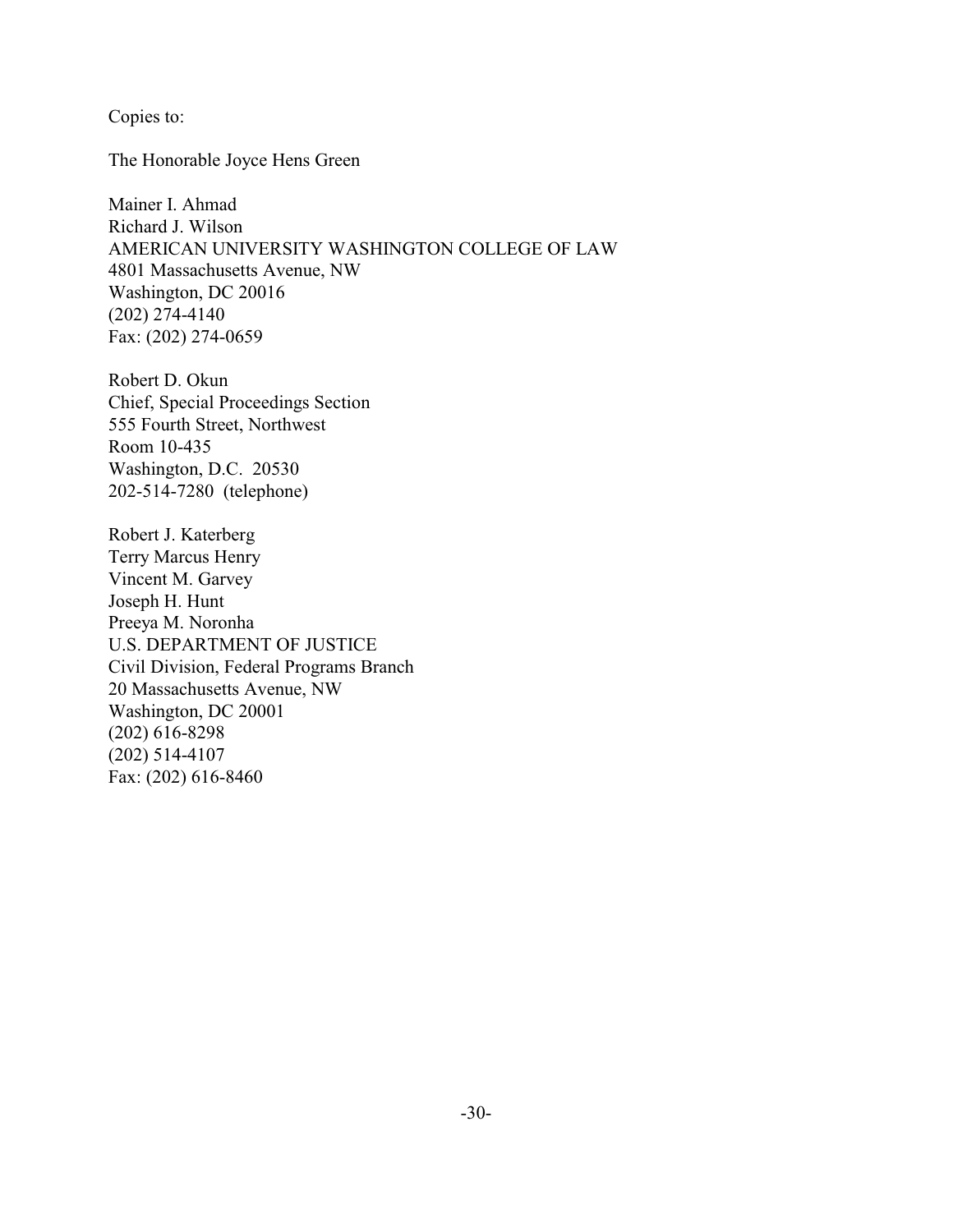# **UNITED STATES DISTRICT COURT FOR THE DISTRICT OF COLUMBIA**

**O.K., et al.,**

**Petitioners,**

**GEORGE W. BUSH, et al.,** 

 **Respondents.**

**v. Civil Action No. 04-CV-01136 (JDB)**

### **ORDER**

Upon consideration of petitioners' emergency motion to compel the government to allow an independent medical evaluation and to produce medical records, it is for the reasons stated in the memorandum opinion issued on this date hereby ORDERED that the motion is DENIED.

 $\sqrt{s}$ /s/

 JOHN D. BATES United States District Judge

Dated: October 26, 2004